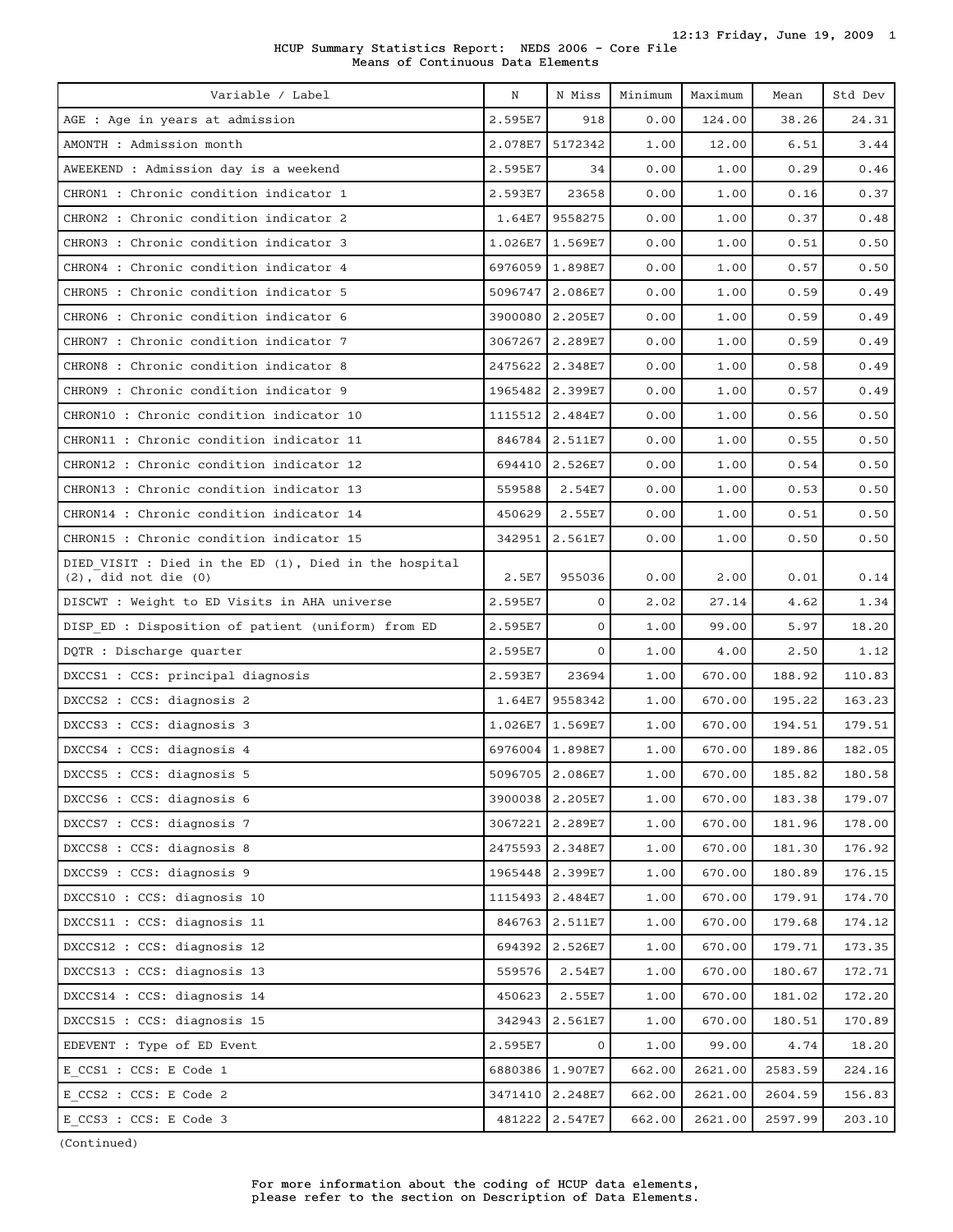| HCUP Summary Statistics Report: NEDS 2006 - Core File |  |                                   |  |  |  |  |
|-------------------------------------------------------|--|-----------------------------------|--|--|--|--|
|                                                       |  | Means of Continuous Data Elements |  |  |  |  |

| Variable / Label                                                                                  | N       | N Miss          | Minimum | Maximum                        | Mean    | Std Dev  |
|---------------------------------------------------------------------------------------------------|---------|-----------------|---------|--------------------------------|---------|----------|
| E CCS4 : CCS: E Code 4                                                                            | 36728   | 2.592E7         | 662.00  | 2621.00                        | 2569.50 | 310.51   |
| FEMALE : Indicator of sex                                                                         | 2.595E7 | 2748            | 0.00    | 1.00                           | 0.54    | 0.50     |
| HOSP ED : HCUP ED hospital identifier                                                             | 2.595E7 | $\Omega$        |         | 10001.00 40407.00 25895.19     |         | 9830.50  |
| HOSP REGION : Region of hospital                                                                  | 2.595E7 | $\Omega$        | 1.00    | 4.00                           | 2.56    | 0.98     |
| INTENT SELF HARM : Intentional self harm indicated on<br>the record (by diagnosis and/or E codes) | 2.595E7 | $\Omega$        | 0.00    | 1.00                           | 0.01    | 0.08     |
| NDX : Number of diagnoses on this record                                                          | 2.595E7 | $\Omega$        | 0.00    | 31.00                          | 3.11    | 3.05     |
| NECODE : Number of E codes on this record                                                         | 2.595E7 | $\Omega$        | 0.00    | 10.00                          | 0.42    | 0.77     |
| NEDS STRATUM : Stratum used to sample hospital                                                    | 2.595E7 | $\Omega$        |         | 10100.00   49810.00   26872.67 |         | 10454.39 |
| PAY1 : Primary expected payer (uniform)                                                           | 2.583E7 | 121180          | 1.00    | 6.00                           | 2.73    | 1.28     |
| PAY2 : Secondary expected payer (uniform)                                                         | 5581109 | 2.037E7         | 1.00    | 6.00                           | 3.08    | 1.17     |
| PL NCHS2006 : Patient Location: NCHS Urban-Rural Code<br>(V2006)                                  | 2.577E7 | 181244          | 1.00    | 6.00                           | 2.77    | 1.53     |
| TOTCHG ED : Total charge for ED services                                                          |         | 2.039E7 5565073 | 25.00   | 49990.00                       | 1339.09 | 1908.05  |
| YEAR : Calendar year                                                                              | 2.595E7 | $\Omega$        | 2006.00 | 2006.00                        | 2006.00 | 0.00     |
| ZIPINC ORTL : Median household income national quartile<br>for patient ZIP Code                   | 2.533E7 | 628642          | 1.00    | 4.00                           | 2.31    | 1.10     |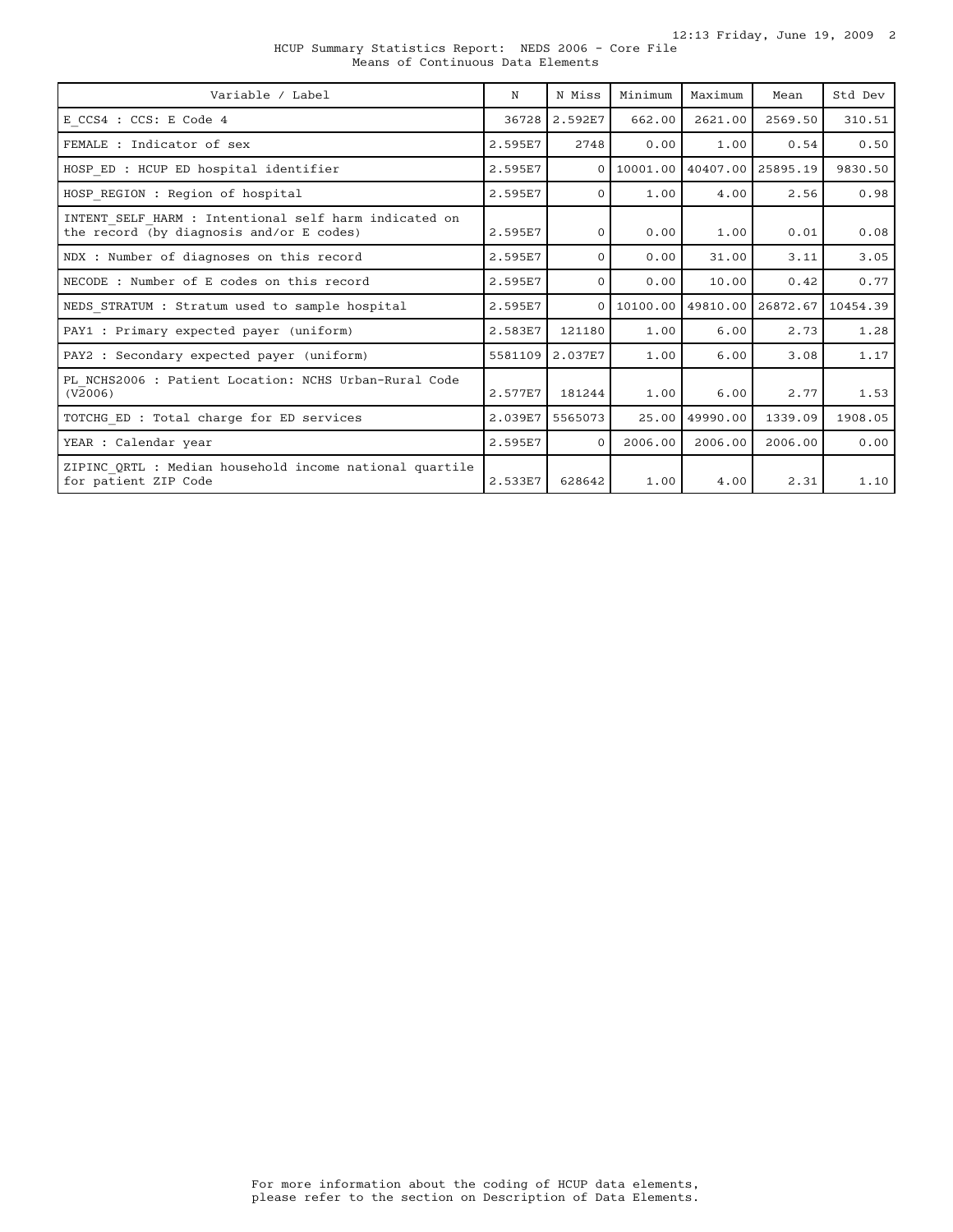### HCUP Summary Statistics Report: NEDS 2006 - Core File Frequency Distribution for AGE

|     |           | Percent<br>οf |
|-----|-----------|---------------|
| AGE | Frequency | Total         |
|     | 181       | 0.00          |
| C   | 737       | 0.00          |
| 0   | 716085    | 2.76          |
| 1   | 616025    | 2.37          |
| 2   | 437214    | 1.68          |
| 3   | 340631    | 1.31          |
| 4   | 287147    | 1.11          |
| 5   | 265080    | 1.02          |
| 6   | 234535    | 0.90          |
| 7   | 207891    | 0.80          |
| 8   | 195560    | 0.75          |
| 9   | 188955    | 0.73          |
| 10  | 188477    | 0.73          |
| 11  | 192715    | 0.74          |
| 12  | 201068    | 0.77          |
| 13  | 216268    | 0.83          |
| 14  | 241629    | 0.93          |
| 15  | 272525    | 1.05          |
| 16  | 309141    | 1.19          |
| 17  | 347468    | 1.34          |
| 18  | 424947    | 1.64          |
| 19  | 441737    | 1.70          |
| 20  | 458231    | 1.77          |
| 21  | 465611    | 1.79          |
| 22  | 454235    | 1.75          |
| 23  | 458652    | 1.77          |
| 24  | 455300    | 1.75          |
| 25  | 451169    | 1.74          |
| 26  | 440989    | 1.70          |
| 27  | 419247    | 1.62          |
| 28  | 398900    | 1.54          |
| 29  | 384002    | 1.48          |
| 30  | 361331    | 1.39          |
| 31  | 357623    | 1.38          |
| 32  | 348413    | 1.34          |
| 33  | 348168    | 1.34          |
| 34  | 358404    | 1.38          |
| 35  | 379382    | 1.46          |
| 36  | 366755    | 1.41          |
| 37  | 354507    | 1.37          |
| 38  | 344633    | 1.33          |

please refer to the section on Description of Data Elements. For more information about the coding of HCUP data elements,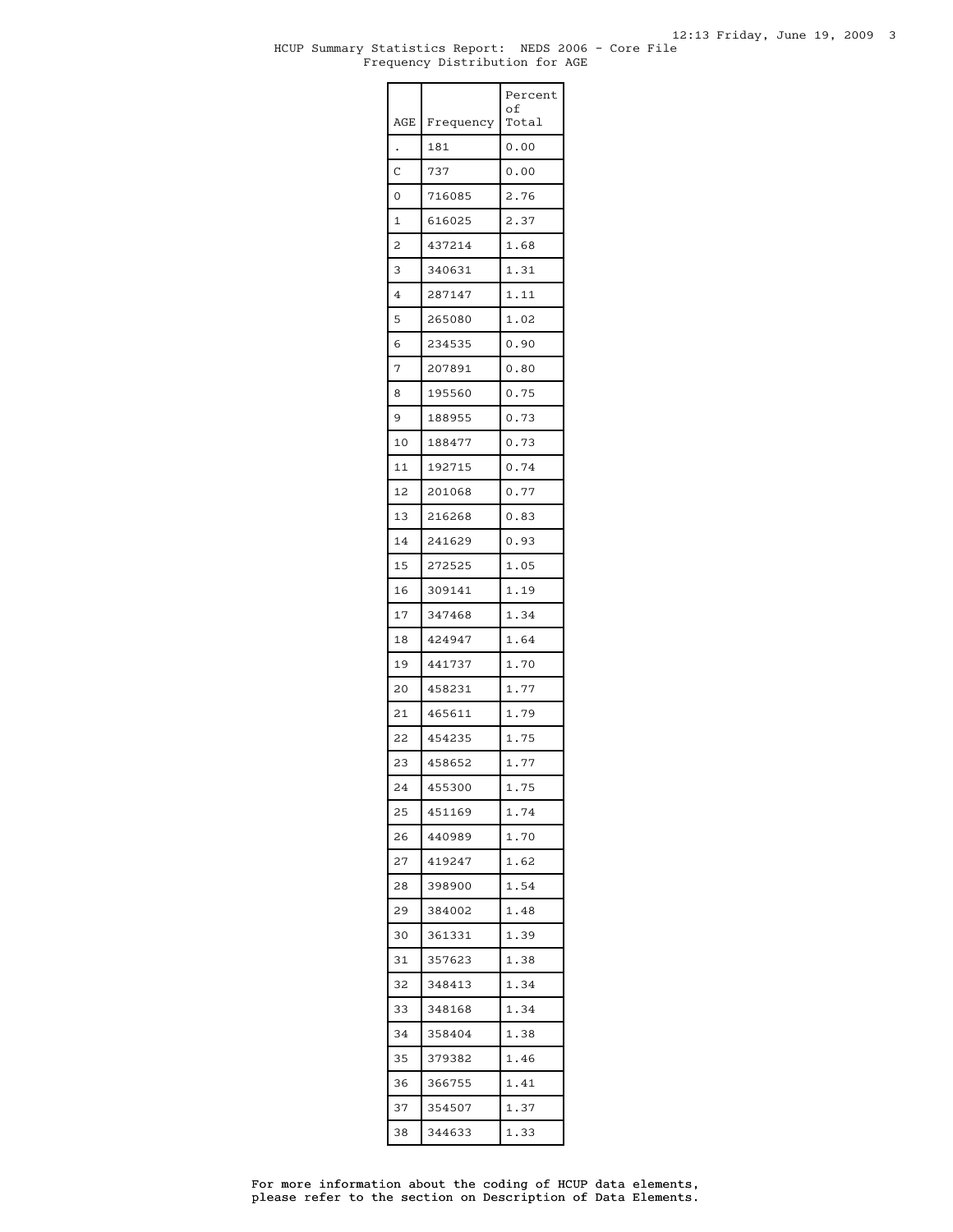### HCUP Summary Statistics Report: NEDS 2006 - Core File Frequency Distribution for AGE

| AGE | Frequency | Percent<br>of<br>Total |
|-----|-----------|------------------------|
| 39  | 348766    | 1.34                   |
| 40  | 357720    | 1.38                   |
| 41  | 372285    | 1.43                   |
| 42  | 378634    | 1.46                   |
| 43  | 375038    | 1.44                   |
| 44  | 370502    | 1.43                   |
| 45  | 368865    | 1.42                   |
| 46  | 361621    | 1.39                   |
| 47  | 350868    | 1.35                   |
| 48  | 342871    | 1.32                   |
| 49  | 336957    | 1.30                   |
| 50  | 321989    | 1.24                   |
| 51  | 307923    | 1.19                   |
| 52  | 294545    | 1.13                   |
| 53  | 278848    | 1.07                   |
| 54  | 266626    | 1.03                   |
| 55  | 253497    | 0.98                   |
| 56  | 244887    | 0.94                   |
| 57  | 240033    | 0.92                   |
| 58  | 239532    | 0.92                   |
| 59  | 243422    | 0.94                   |
| 60  | 198505    | 0.76                   |
| 61  | 193942    | 0.75                   |
| 62  | 194363    | 0.75                   |
| 63  | 199372    | 0.77                   |
| 64  | 181651    | 0.70                   |
| 65  | 180216    | 0.69                   |
| 66  | 173206    | 0.67                   |
| 67  | 171602    | 0.66                   |
| 68  | 170069    | 0.66                   |
| 69  | 166307    | 0.64                   |
| 70  | 167114    | 0.64                   |
| 71  | 167532    | 0.65                   |
| 72  | 163024    | 0.63                   |
| 73  | 165942    | 0.64                   |
| 74  | 169471    | 0.65                   |
| 75  | 172376    | 0.66                   |
| 76  | 177231    | 0.68                   |
| 77  | 176755    | 0.68                   |
| 78  | 179196    | 0.69                   |
| 79  | 179725    | 0.69                   |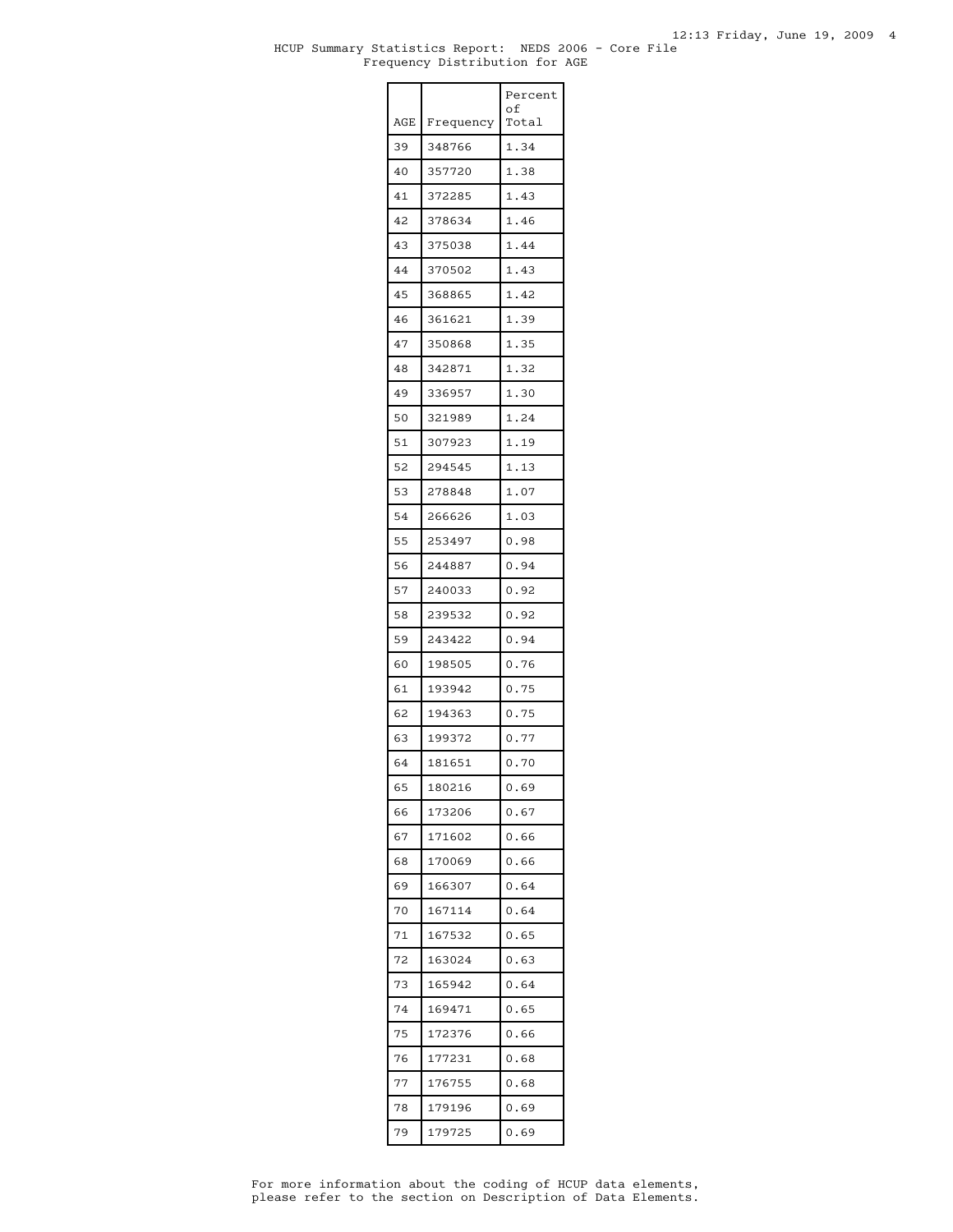### HCUP Summary Statistics Report: NEDS 2006 - Core File Frequency Distribution for AGE

|     |                  | Percent<br>οf |
|-----|------------------|---------------|
| AGE | Frequency        | Total         |
| 80  | 176808           | 0.68          |
| 81  | 177961           | 0.69          |
| 82  | 173248           | 0.67          |
| 83  | 165729           | 0.64          |
| 84  | 160562           | 0.62          |
| 85  | 149997           | 0.58          |
| 86  | 135817           | 0.52          |
| 87  | 117256           | 0.45          |
| 88  | 107352           | 0.41          |
| 89  | 91810            | 0.35          |
| 90  | 78788            | 0.30          |
| 91  | 67377            | 0.26          |
| 92  | 55656            | 0.21          |
| 93  | 44678            | 0.17          |
| 94  | 34212            | 0.13          |
| 95  | 25360            | 0.10          |
| 96  | 18801            | 0.07          |
| 97  | 13348            | 0.05          |
| 98  | 9132             | 0.04          |
| 99  | 5967             | 0.02          |
| 100 | 3871             | 0.01          |
| 101 | 2236             | 0.01          |
| 102 | 1384             | 0.01          |
| 103 | 830              | 0.00          |
| 104 | 509              | 0.00          |
| 105 | 594              | 0.00          |
| 106 | 692              | 0.00          |
| 107 | 69               | 0.00          |
| 108 | 36               | 0.00          |
| 109 | 41               | 0.00          |
| 110 | 12               | 0.00          |
| 111 | $\leq$ $=$<br>10 | $*$ .**       |
| 112 | $\leq$ $=$<br>10 | $*$ . $**$    |
| 114 | $\lt =$<br>10    | $*$ .**       |
| 115 | 10<br>$\lt =$    | $*$ .**       |
| 116 | 32               | 0.00          |
| 117 | $\lt =$<br>10    | $*$ .**       |
| 118 | 15               | 0.00          |
| 119 | $\leq$ $=$<br>10 | $*$ .**       |
| 120 | $\lt =$<br>10    | $*$ .**       |
| 124 | $\lt =$<br>10    | $*$ .**       |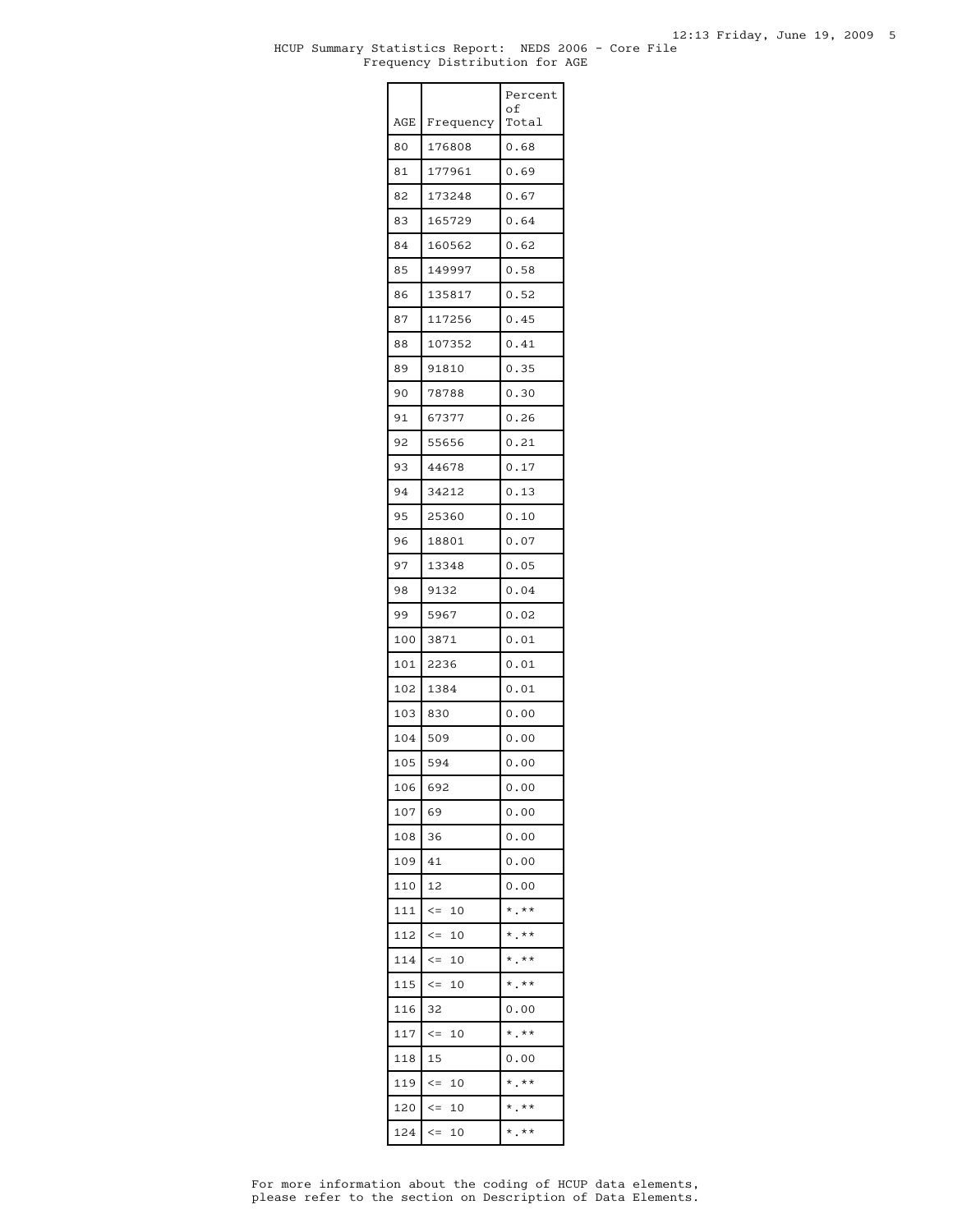### HCUP Summary Statistics Report: NEDS 2006 - Core File Frequency Distribution for AMONTH

| <b>AMONTH</b>  | Frequency | Percent<br>οf<br>Total |
|----------------|-----------|------------------------|
| Missing<br>.   | 5172342   | 19.93                  |
| 1: January     | 1736446   | 6.69                   |
| 2: February    | 1612909   | 6.21                   |
| 3: March       | 1792423   | 6.91                   |
| 4: April       | 1720544   | 6.63                   |
| 5:<br>May      | 1792046   | 6.90                   |
| $6:$ June      | 1700460   | 6.55                   |
| 7: July        | 1803756   | 6.95                   |
| 8: August      | 1765341   | 6.80                   |
| 9: September   | 1711659   | 6.59                   |
| 10:<br>October | 1715988   | 6.61                   |
| 11: November   | 1663334   | 6.41                   |
| 12: December   | 1767568   | 6.81                   |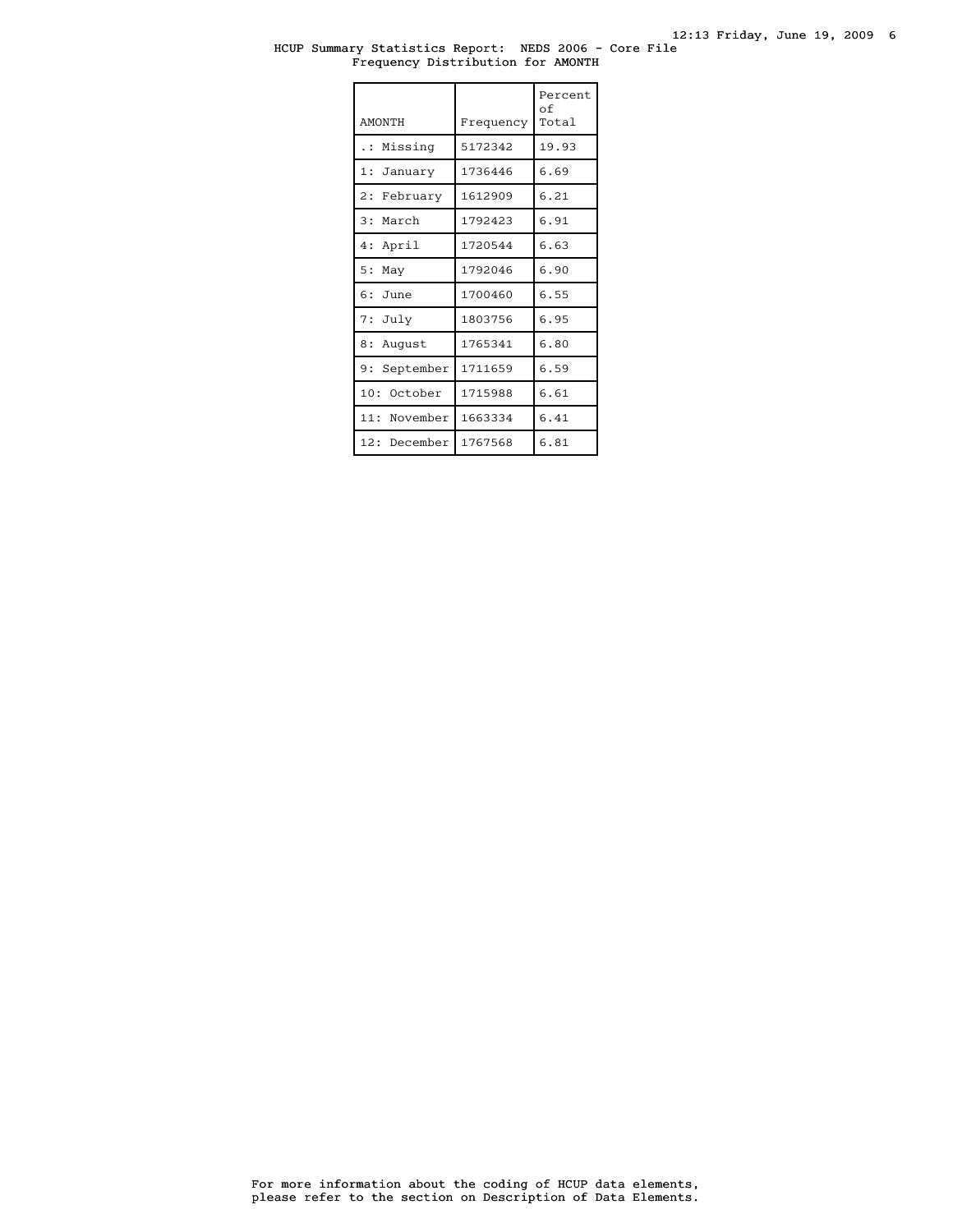# HCUP Summary Statistics Report: NEDS 2006 - Core File Frequency Distribution for AWEEKEND

| AWEEKEND           | Frequency | Percent<br>οf<br>Total |
|--------------------|-----------|------------------------|
| .: Missing         | 34        | 0.00                   |
| 0: Monday-Friday   | 18326405  | 70.61                  |
| 1: Saturday-Sunday | 7628377   | 29.39                  |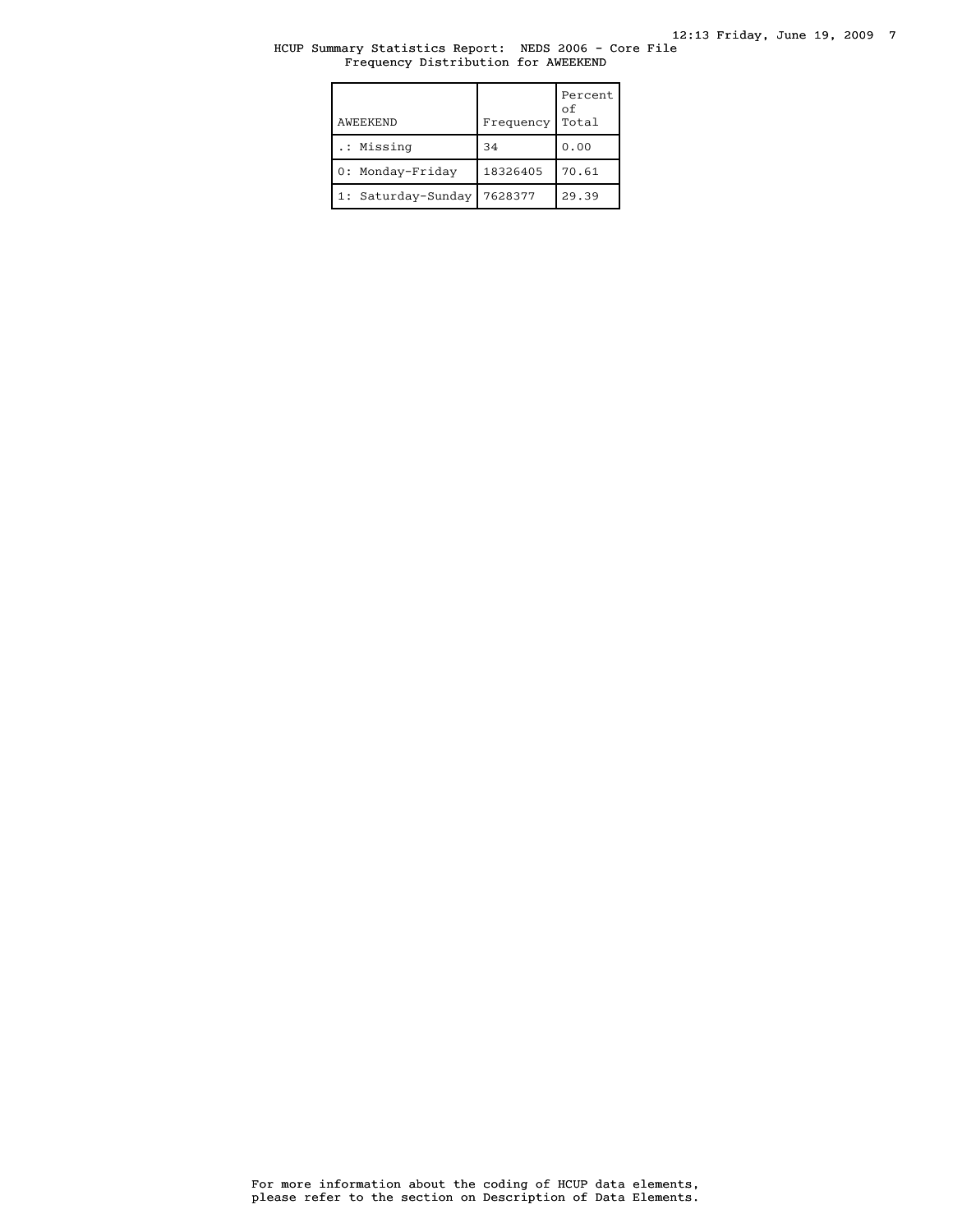# HCUP Summary Statistics Report: NEDS 2006 - Core File Frequency Distribution for CHRON1

| CHRON1                   | Frequency | Percent<br>οf<br>Total |
|--------------------------|-----------|------------------------|
| .: Missing               | 8373      | 0.03                   |
| .A: Invalid code         | 15029     | 0.06                   |
| .C: Inconsistent code    | 256       | 0.00                   |
| 0: Non-chronic condition | 21795274  | 83.97                  |
| 1: Chronic condition     | 4135884   | 15.93                  |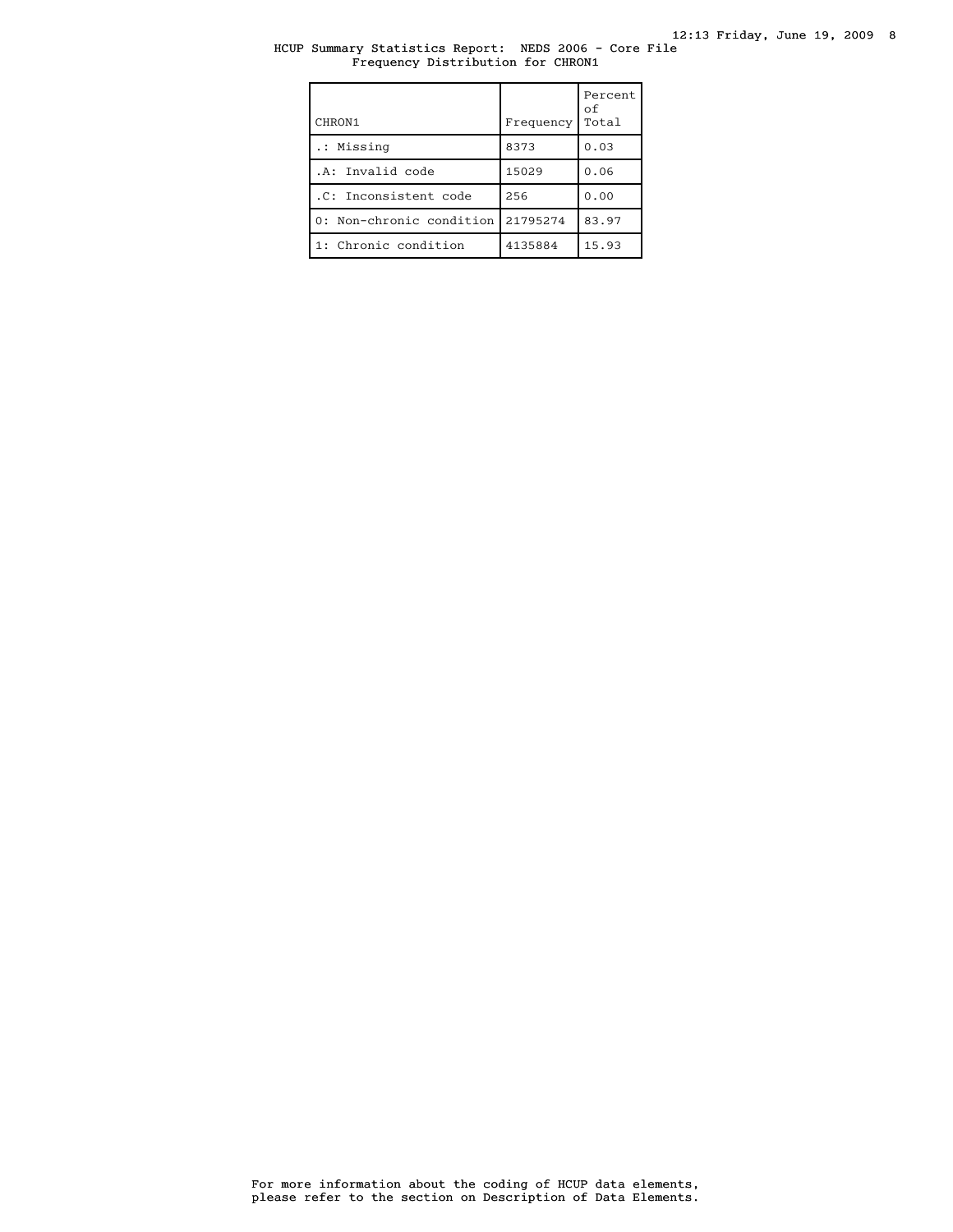# HCUP Summary Statistics Report: NEDS 2006 - Core File Frequency Distribution for DIED\_VISIT

| DIED VISIT              | Frequency | Percent<br>оf<br>Total |
|-------------------------|-----------|------------------------|
| .: Missing              | 955036    | 3.68                   |
| 0: Did not die          | 24839460  | 95.70                  |
| 1: Died in the ED       | 39988     | 0.15                   |
| 2: Died in the hospital | 120332    | 0.46                   |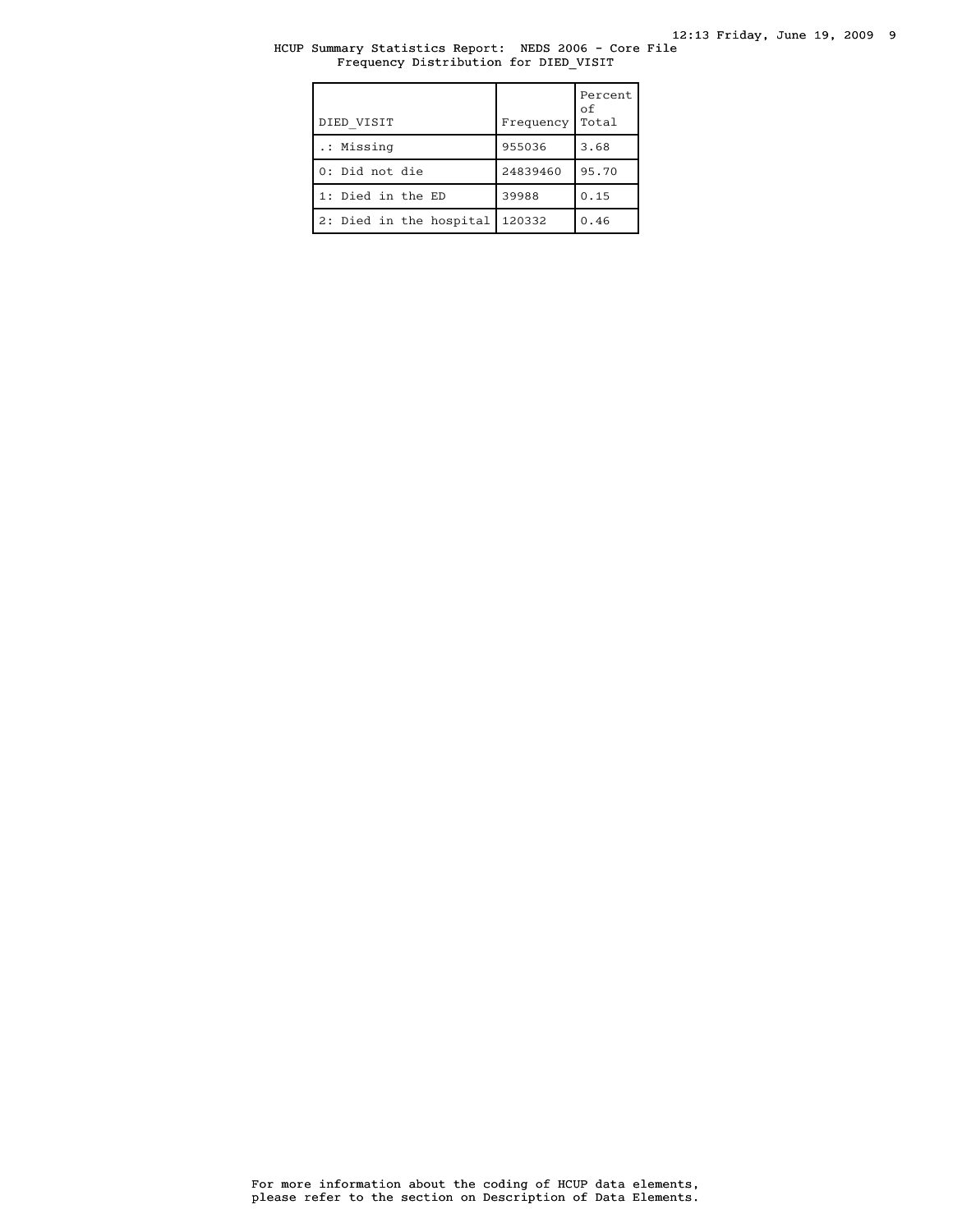# HCUP Summary Statistics Report: NEDS 2006 - Core File Frequency Distribution for DISCWT

| <b>DISCWT</b>      | Frequency | Percent<br>οf<br>Total |
|--------------------|-----------|------------------------|
| Non-blank 25954816 |           | 100.00                 |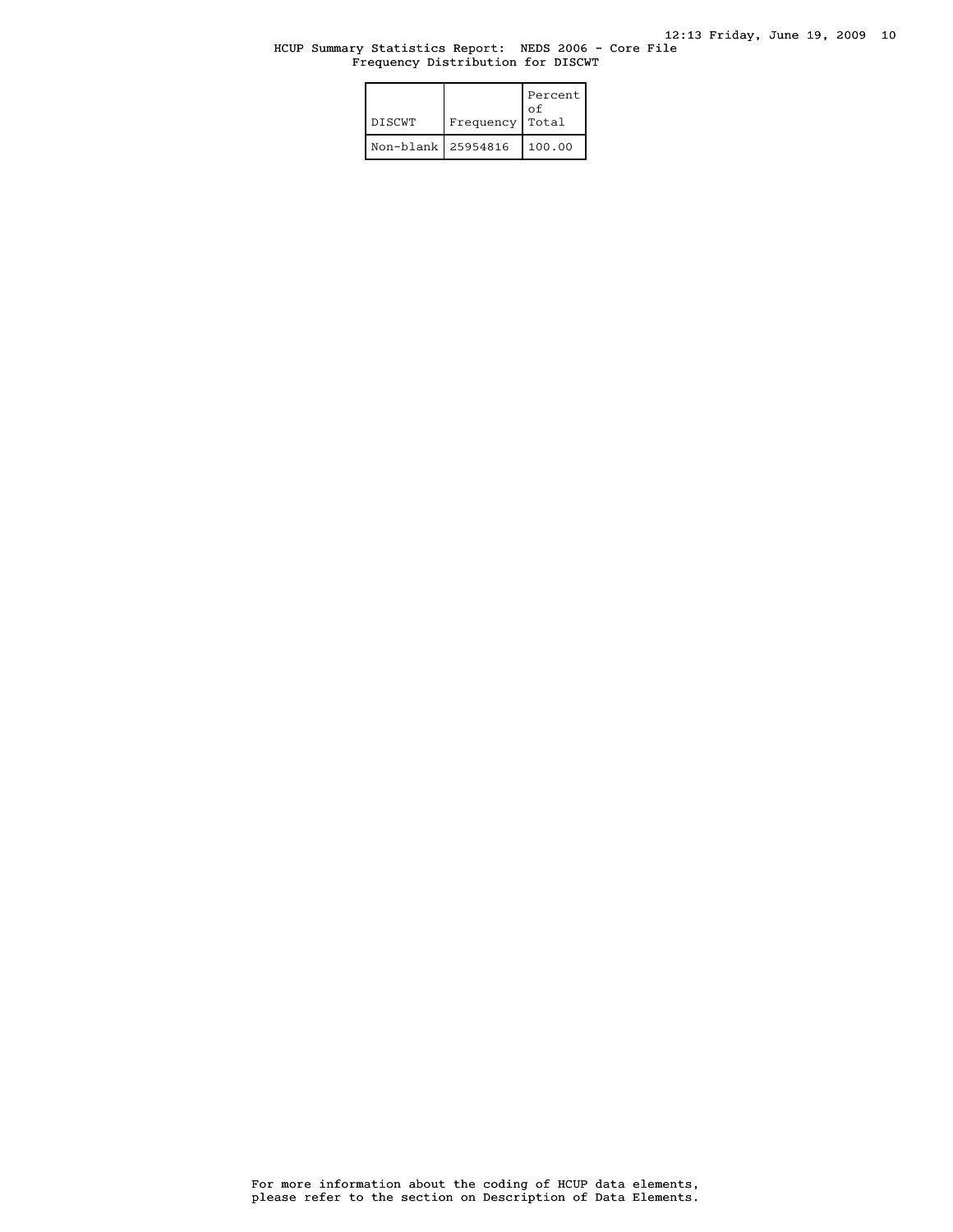HCUP Summary Statistics Report: NEDS 2006 - Core File Frequency Distribution for DISP\_ED

| DISP ED                                                | Frequency | Percent<br>of<br>Total |
|--------------------------------------------------------|-----------|------------------------|
| 1: Routine                                             | 19992062  | 77.03                  |
| 2: Transfer: short-term hospital                       | 249996    | 0.96                   |
| 5: Transfer: other type of facility                    | 326564    | 1.26                   |
| 6: Home health care                                    | 11557     | 0.04                   |
| 7: Against medical advice                              | 375286    | 1.45                   |
| 9: Admitted as an inpatient to this hospital           | 4008005   | 15.44                  |
| 20: Died in ED                                         | 39988     | 0.15                   |
| 98: Not admitted to this hospital, destination unknown | 951137    | 3.66                   |
| 99: Discharged alive, destination unknown              | 221       | 0.00                   |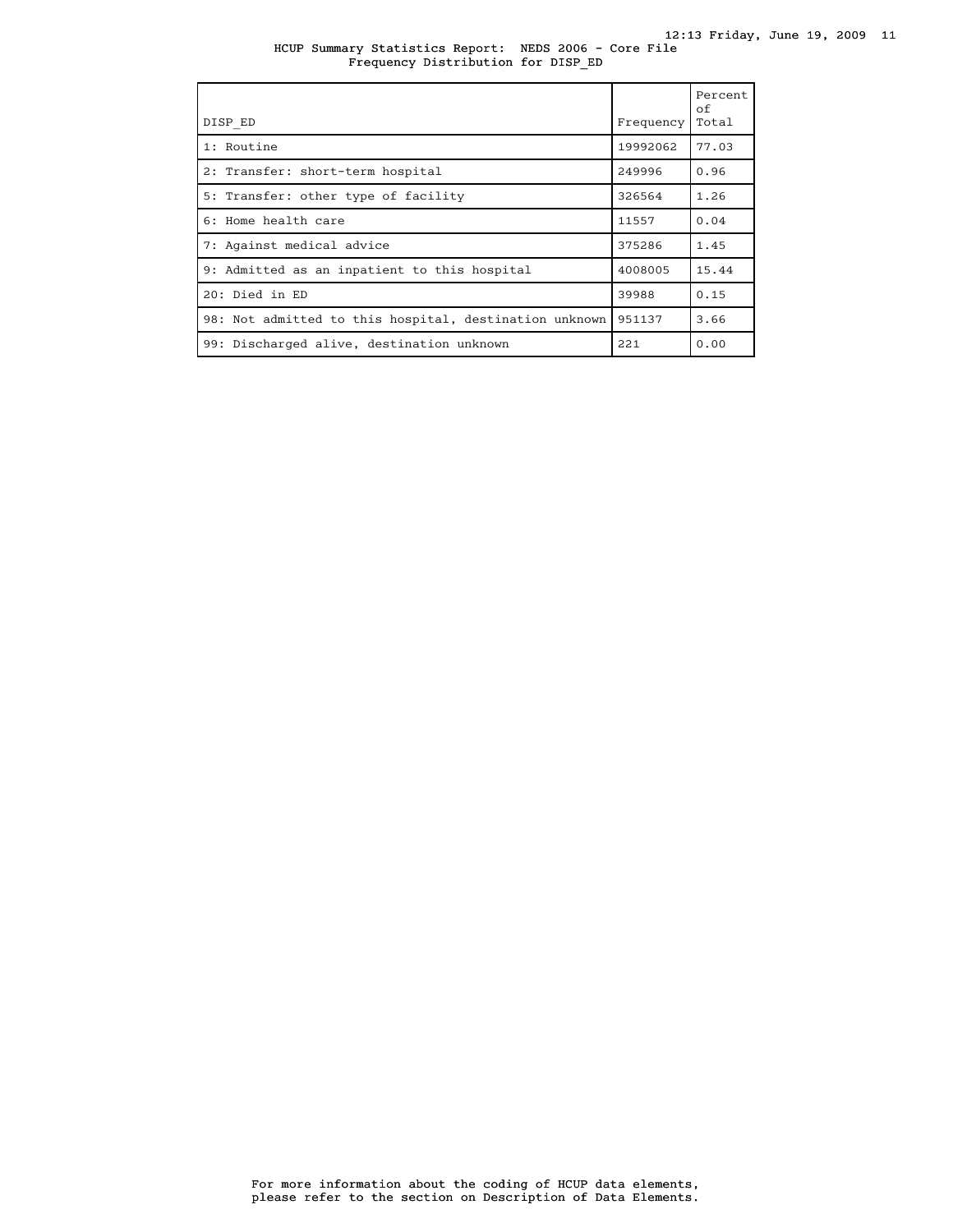# HCUP Summary Statistics Report: NEDS 2006 - Core File Frequency Distribution for DQTR

| DOTR              | Frequency | Percent<br>οf<br>Total |
|-------------------|-----------|------------------------|
| 1: First quarter  | 6465607   | 24.91                  |
| 2: Second quarter | 6495995   | 25.03                  |
| 3: Third quarter  | 6550500   | 25.24                  |
| 4: Fourth quarter | 6442714   | 24.82                  |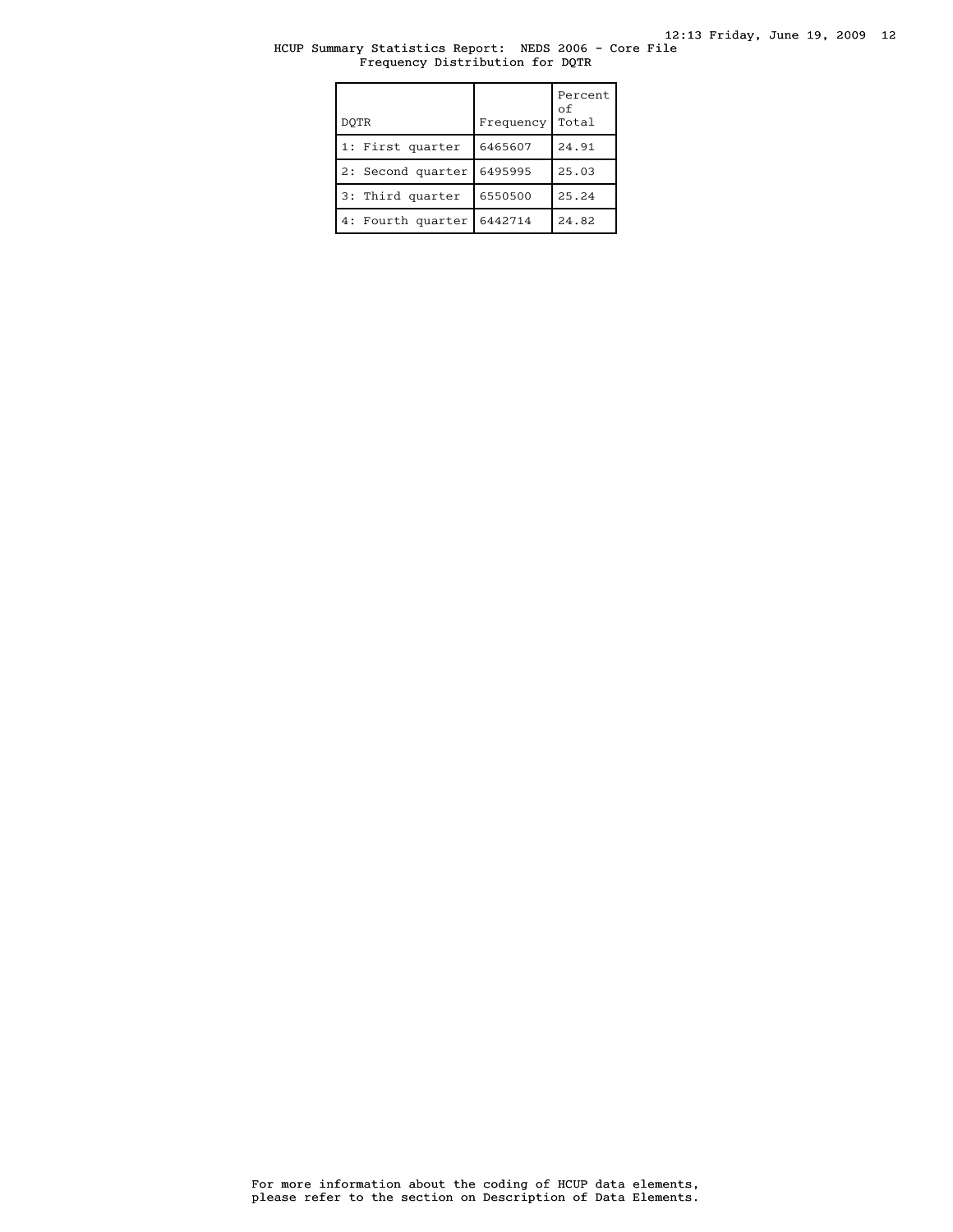# HCUP Summary Statistics Report: NEDS 2006 - Core File Frequency Distribution for DX1

| DX1                    | Frequency | Percent<br>οf<br>Total |
|------------------------|-----------|------------------------|
| <b>Blank</b>           | 8373      | 0.03                   |
| Valid DX               | 25931158  | 99.91                  |
| Inconsistent DX (incn) | 256       | 0.00                   |
| Invalid DX (invl)      | 15029     | 0.06                   |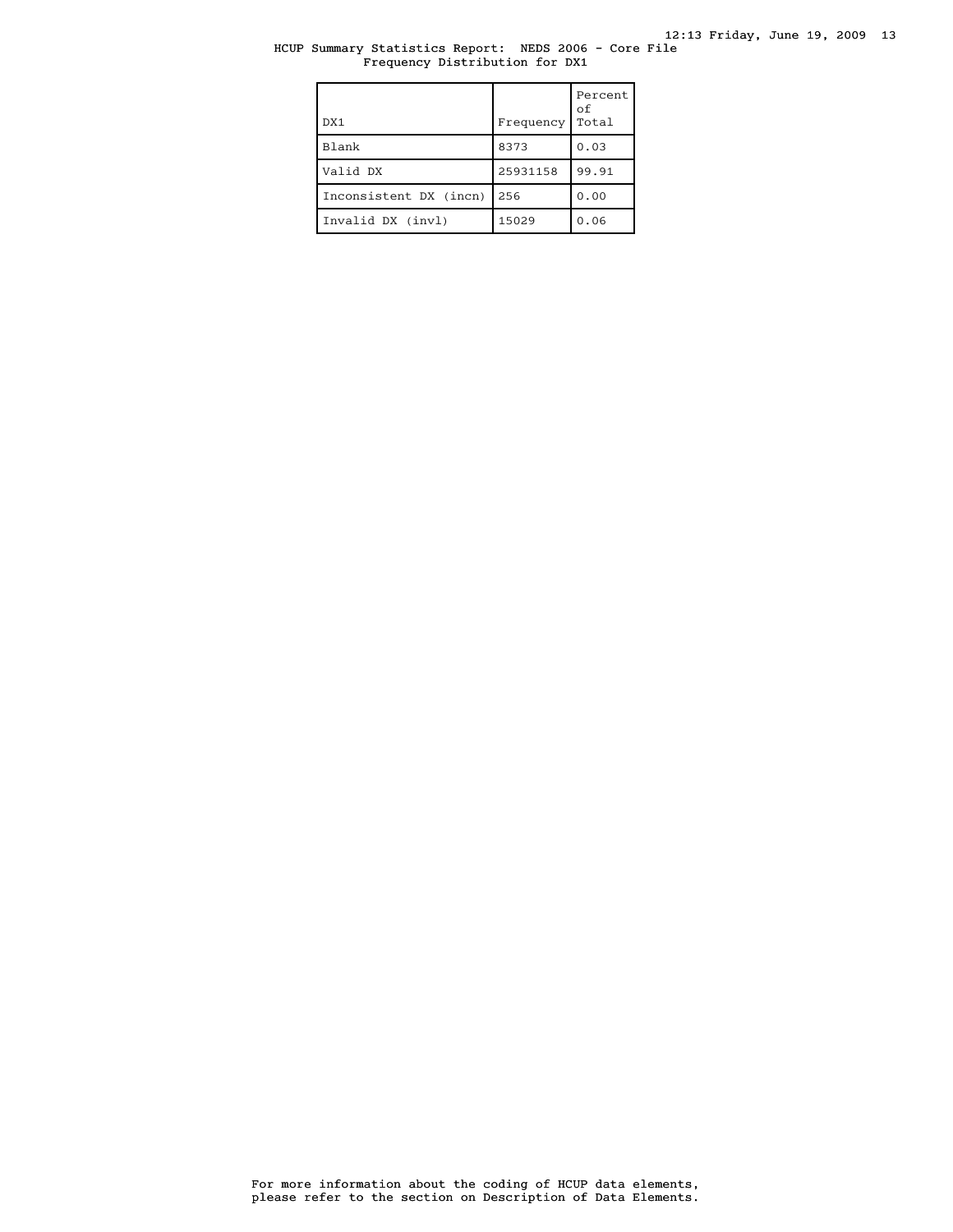|                                                           |           | Percent<br>оf |
|-----------------------------------------------------------|-----------|---------------|
| DXCCS1                                                    | Frequency | Total         |
| .: Missing                                                | 8409      | 0.03          |
| A: Invalid diagnosis                                      | 15029     | 0.06          |
| C: Inconsistent                                           | 256       | 0.00          |
| 1: Tuberculosis                                           | 1416      | 0.01          |
| 2: Septicemia (except in labor)                           | 115899    | 0.45          |
| 3: Bacterial infection; unspecified site                  | 9127      | 0.04          |
| 4: Mycoses                                                | 64504     | 0.25          |
| 5: HIV infection                                          | 16442     | 0.06          |
| 6: Hepatitis                                              | 7658      | 0.03          |
| 7: Viral infection                                        | 310870    | 1.20          |
| 8: Other infections; including parasitic                  | 30986     | 0.12          |
| 9: Sexually transmitted infections (not HIV or hepatitis) | 9064      | 0.03          |
| 10: Immunizations and screening for infectious disease    | 27596     | 0.11          |
| 11: Cancer of head and neck                               | 2112      | 0.01          |
| 12: Cancer of esophagus                                   | 1357      | 0.01          |
| 13: Cancer of stomach                                     | 2279      | 0.01          |
| 14: Cancer of colon                                       | 7782      | 0.03          |
| 15: Cancer of rectum and anus                             | 2498      | 0.01          |
| 16: Cancer of liver and intrahepatic bile duct            | 2155      | 0.01          |
| 17: Cancer of pancreas                                    | 3939      | 0.02          |
| 18: Cancer of other GI organs; peritoneum                 | 1678      | 0.01          |
| 19: Cancer of bronchus; lung                              | 18026     | 0.07          |
| 20: Cancer; other respiratory and intrathoracic           | 227       | 0.00          |
| 21: Cancer of bone and connective tissue                  | 876       | 0.00          |
| 22: Melanomas of skin                                     | 253       | 0.00          |
| 23: Other non-epithelial cancer of skin                   | 540       | 0.00          |
| 24: Cancer of breast                                      | 2563      | 0.01          |
| 25: Cancer of uterus                                      | 822       | 0.00          |
| 26: Cancer of cervix                                      | 931       | 0.00          |
| 27: Cancer of ovary                                       | 1663      | 0.01          |
| 28: Cancer of other female genital organs                 | 226       | 0.00          |
| 29: Cancer of prostate                                    | 2095      | 0.01          |
| 30: Cancer of testis                                      | 207       | 0.00          |
| 31: Cancer of other male genital organs                   | 51        | 0.00          |
| 32: Cancer of bladder                                     | 2452      | 0.01          |
| 33: Cancer of kidney and renal pelvis                     | 1486      | 0.01          |
| 34: Cancer of other urinary organs                        | 97        | 0.00          |
| 35: Cancer of brain and nervous system                    | 3341      | 0.01          |
| 36: Cancer of thyroid                                     | 216       | 0.00          |
| 37: Hodgkin's disease                                     | 602       | 0.00          |
| 38: Non-Hodgkin's lymphoma                                | 5022      | 0.02          |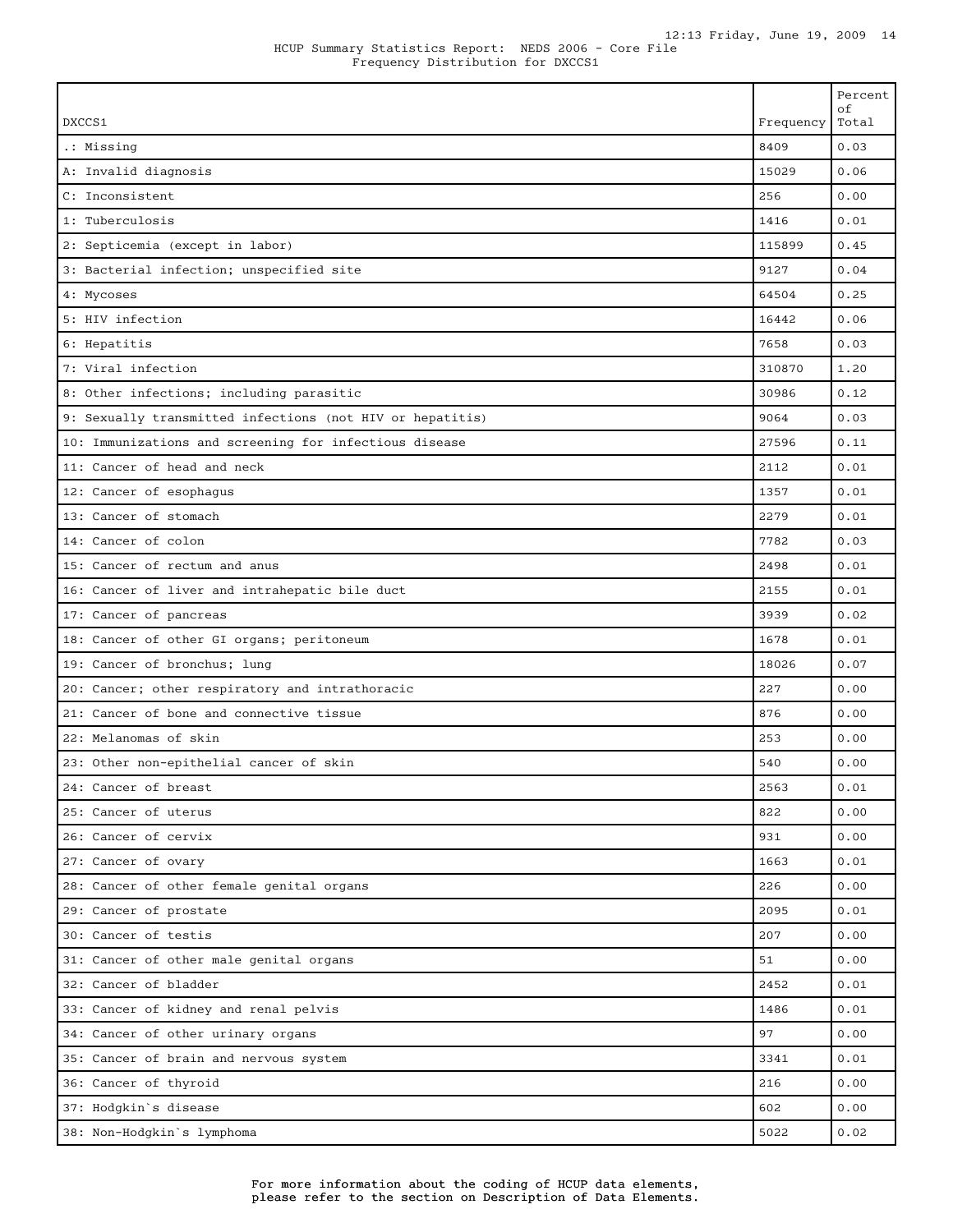|                                                                                       |           | Percent<br>οf |
|---------------------------------------------------------------------------------------|-----------|---------------|
| DXCCS1                                                                                | Frequency | Total         |
| 39: Leukemias                                                                         | 4630      | 0.02          |
| 40: Multiple myeloma                                                                  | 1944      | 0.01          |
| 41: Cancer; other and unspecified primary                                             | 706       | 0.00          |
| 42: Secondary malignancies                                                            | 28799     | 0.11          |
| 43: Malignant neoplasm without specification of site                                  | 1075      | 0.00          |
| 44: Neoplasms of unspecified nature or uncertain behavior                             | 7027      | 0.03          |
| 45: Maintenance chemotherapy; radiotherapy                                            | 806       | 0.00          |
| 46: Benign neoplasm of uterus                                                         | 6935      | 0.03          |
| 47: Other and unspecified benign neoplasm                                             | 11162     | 0.04          |
| 48: Thyroid disorders                                                                 | 8117      | 0.03          |
| 49: Diabetes mellitus without complication                                            | 49824     | 0.19          |
| 50: Diabetes mellitus with complications                                              | 154177    | 0.59          |
| 51: Other endocrine disorders                                                         | 19549     | 0.08          |
| 52: Nutritional deficiencies                                                          | 1597      | 0.01          |
| 53: Disorders of lipid metabolism                                                     | 1126      | 0.00          |
| 54: Gout and other crystal arthropathies                                              | 36626     | 0.14          |
| 55: Fluid and electrolyte disorders                                                   | 192687    | 0.74          |
| 56: Cystic fibrosis                                                                   | 594       | 0.00          |
| 57: Immunity disorders                                                                | 206       | 0.00          |
| 58: Other nutritional; endocrine; and metabolic disorders                             | 14370     | 0.06          |
| 59: Deficiency and other anemia                                                       | 47251     | 0.18          |
| 60: Acute posthemorrhagic anemia                                                      | 2384      | 0.01          |
| 61: Sickle cell anemia                                                                | 35939     | 0.14          |
| 62: Coagulation and hemorrhagic disorders                                             | 14875     | 0.06          |
| 63: Diseases of white blood cells                                                     | 9908      | 0.04          |
| 64: Other hematologic conditions                                                      | 1389      | 0.01          |
| 76: Meningitis (except that caused by tuberculosis or sexually transmitted disease)   | 10262     | 0.04          |
| 77: Encephalitis (except that caused by tuberculosis or sexually transmitted disease) | 1558      | 0.01          |
| 78: Other CNS infection and poliomyelitis                                             | 1170      | 0.00          |
| 79: Parkinson`s disease                                                               | 3311      | 0.01          |
| 80: Multiple sclerosis                                                                | 5285      | 0.02          |
| 81: Other hereditary and degenerative nervous system conditions                       | 13183     | 0.05          |
| 82: Paralysis                                                                         | 2372      | 0.01          |
| 83: Epilepsy; convulsions                                                             | 206973    | 0.80          |
| 84: Headache; including migraine                                                      | 618257    | 2.38          |
| 85: Coma; stupor; and brain damage                                                    | 25167     | 0.10          |
| 86: Cataract                                                                          | 1090      | 0.00          |
| 87: Retinal detachments; defects; vascular occlusion; and retinopathy                 | 2604      | 0.01          |
| 88: Glaucoma                                                                          | 1549      | 0.01          |
| 89: Blindness and vision defects                                                      | 18686     | 0.07          |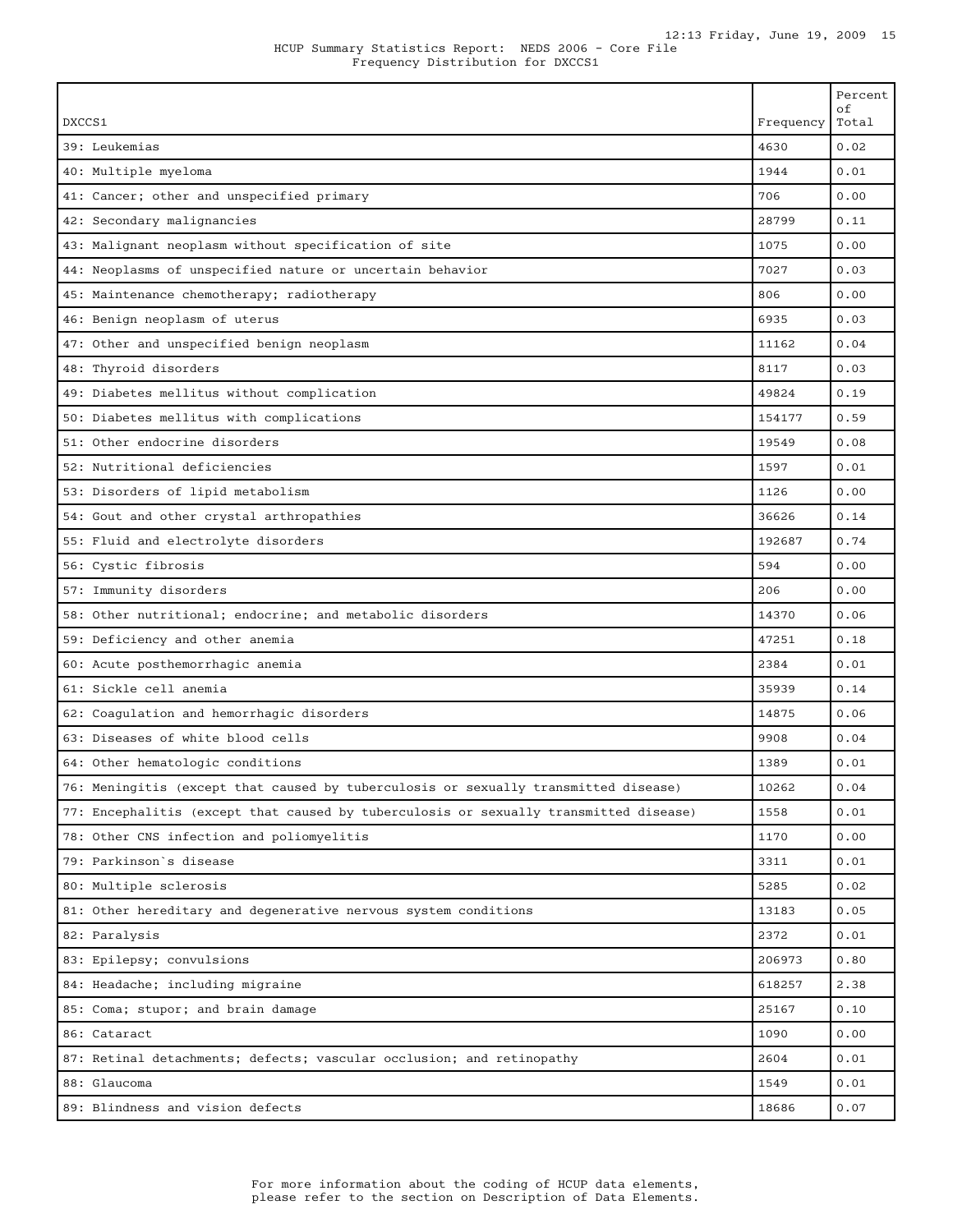| DXCCS1                                                                                                                    | Frequency | Percent<br>оf<br>Total |
|---------------------------------------------------------------------------------------------------------------------------|-----------|------------------------|
| 90: Inflammation; infection of eye (except that caused by tuberculosis or sexually<br>transmitteddisease)                 | 188108    | 0.72                   |
| 91: Other eye disorders                                                                                                   | 65972     | 0.25                   |
| 92: Otitis media and related conditions                                                                                   | 438600    | 1.69                   |
| 93: Conditions associated with dizziness or vertigo                                                                       | 210637    | 0.81                   |
| 94: Other ear and sense organ disorders                                                                                   | 156354    | 0.60                   |
| 95: Other nervous system disorders                                                                                        | 158908    | 0.61                   |
| 96: Heart valve disorders                                                                                                 | 5677      | 0.02                   |
| 97: Peri-; endo-; and myocarditis; cardiomyopathy (except that caused by tuberculosis or<br>sexually transmitted disease) | 13970     | 0.05                   |
| 98: Essential hypertension                                                                                                | 125181    | 0.48                   |
| 99: Hypertension with complications and secondary hypertension                                                            | 45994     | 0.18                   |
| 100: Acute myocardial infarction                                                                                          | 118760    | 0.46                   |
| 101: Coronary atherosclerosis and other heart disease                                                                     | 127804    | 0.49                   |
| 102: Nonspecific chest pain                                                                                               | 816720    | 3.15                   |
| 103: Pulmonary heart disease                                                                                              | 29365     | 0.11                   |
| 104: Other and ill-defined heart disease                                                                                  | 1374      | 0.01                   |
| 105: Conduction disorders                                                                                                 | 10045     | 0.04                   |
| 106: Cardiac dysrhythmias                                                                                                 | 268672    | 1.04                   |
| 107: Cardiac arrest and ventricular fibrillation                                                                          | 35675     | 0.14                   |
| 108: Congestive heart failure; nonhypertensive                                                                            | 222957    | 0.86                   |
| 109: Acute cerebrovascular disease                                                                                        | 117279    | 0.45                   |
| 110: Occlusion or stenosis of precerebral arteries                                                                        | 4509      | 0.02                   |
| 111: Other and ill-defined cerebrovascular disease                                                                        | 4205      | 0.02                   |
| 112: Transient cerebral ischemia                                                                                          | 60266     | 0.23                   |
| 113: Late effects of cerebrovascular disease                                                                              | 4177      | 0.02                   |
| 114: Peripheral and visceral atherosclerosis                                                                              | 18497     | 0.07                   |
| 115: Aortic; peripheral; and visceral artery aneurysms                                                                    | 8113      | 0.03                   |
| 116: Aortic and peripheral arterial embolism or thrombosis                                                                | 4562      | 0.02                   |
| 117: Other circulatory disease                                                                                            | 47822     | 0.18                   |
| 118: Phlebitis; thrombophlebitis and thromboembolism                                                                      | 45104     | 0.17                   |
| 119: Varicose veins of lower extremity                                                                                    | 7002      | 0.03                   |
| 120: Hemorrhoids                                                                                                          | 37074     | 0.14                   |
| 121: Other diseases of veins and lymphatics                                                                               | 10894     | 0.04                   |
| 122: Pneumonia (except that caused by tuberculosis or sexually transmitted disease)                                       | 379013    | 1.46                   |
| 123: Influenza                                                                                                            | 46185     | 0.18                   |
| 124: Acute and chronic tonsillitis                                                                                        | 78809     | 0.30                   |
| 125: Acute bronchitis                                                                                                     | 297235    | 1.15                   |
| 126: Other upper respiratory infections                                                                                   | 1160543   | 4.47                   |
| 127: Chronic obstructive pulmonary disease and bronchiectasis                                                             | 367063    | 1.41                   |
| 128: Asthma                                                                                                               | 374613    | 1.44                   |
| 129: Aspiration pneumonitis; food/vomitus                                                                                 | 33869     | 0.13                   |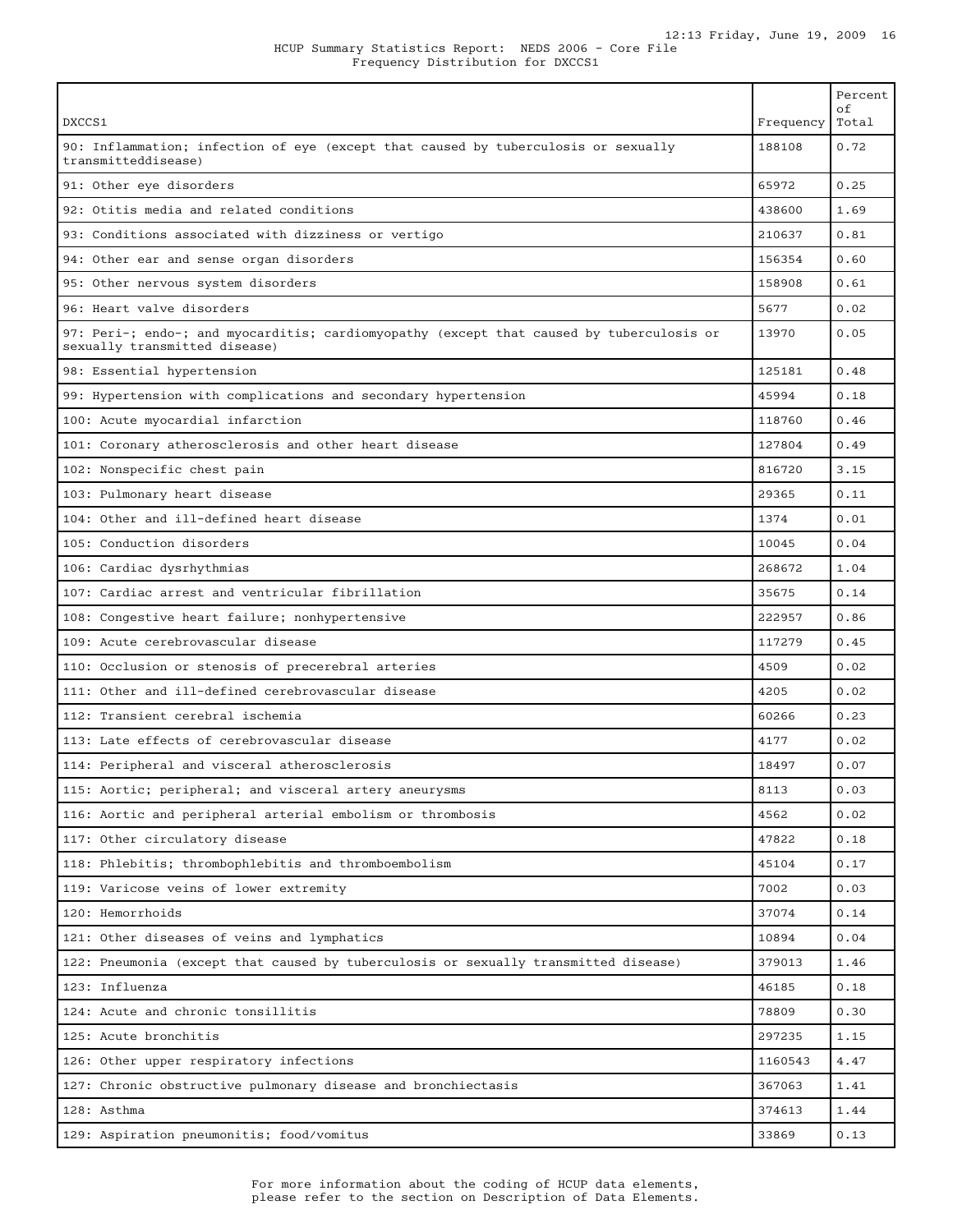| DXCCS1                                                  | Frequency | Percent<br>οf<br>Total |
|---------------------------------------------------------|-----------|------------------------|
| 130: Pleurisy; pneumothorax; pulmonary collapse         | 44648     | 0.17                   |
| 131: Respiratory failure; insufficiency; arrest (adult) | 75582     | 0.29                   |
| 132: Lung disease due to external agents                | 2989      | 0.01                   |
| 133: Other lower respiratory disease                    | 394394    | 1.52                   |
| 134: Other upper respiratory disease                    | 167669    | 0.65                   |
| 135: Intestinal infection                               | 91829     | 0.35                   |
| 136: Disorders of teeth and jaw                         | 368387    | 1.42                   |
| 137: Diseases of mouth; excluding dental                | 44171     | 0.17                   |
| 138: Esophageal disorders                               | 88175     | 0.34                   |
| 139: Gastroduodenal ulcer (except hemorrhage)           | 13888     | 0.05                   |
| 140: Gastritis and duodenitis                           | 123589    | 0.48                   |
| 141: Other disorders of stomach and duodenum            | 31576     | 0.12                   |
| 142: Appendicitis and other appendiceal conditions      | 71616     | 0.28                   |
| 143: Abdominal hernia                                   | 48916     | 0.19                   |
| 144: Regional enteritis and ulcerative colitis          | 19976     | 0.08                   |
| 145: Intestinal obstruction without hernia              | 71742     | 0.28                   |
| 146: Diverticulosis and diverticulitis                  | 81384     | 0.31                   |
| 147: Anal and rectal conditions                         | 31785     | 0.12                   |
| 148: Peritonitis and intestinal abscess                 | 4326      | 0.02                   |
| 149: Biliary tract disease                              | 119738    | 0.46                   |
| 150: Liver disease; alcohol-related                     | 14521     | 0.06                   |
| 151: Other liver diseases                               | 30495     | 0.12                   |
| 152: Pancreatic disorders (not diabetes)                | 74526     | 0.29                   |
| 153: Gastrointestinal hemorrhage                        | 122202    | 0.47                   |
| 154: Noninfectious gastroenteritis                      | 339953    | 1.31                   |
| 155: Other gastrointestinal disorders                   | 251262    | 0.97                   |
| 156: Nephritis; nephrosis; renal sclerosis              | 1701      | 0.01                   |
| 157: Acute and unspecified renal failure                | 67904     | 0.26                   |
| 158: Chronic renal failure                              | 8126      | 0.03                   |
| 159: Urinary tract infections                           | 580322    | 2.24                   |
| 160: Calculus of urinary tract                          | 245305    | 0.95                   |
| 161: Other diseases of kidney and ureters               | 11559     | 0.04                   |
| 162: Other diseases of bladder and urethra              | 6393      | 0.02                   |
| 163: Genitourinary symptoms and ill-defined conditions  | 138957    | 0.54                   |
| 164: Hyperplasia of prostate                            | 7593      | 0.03                   |
| 165: Inflammatory conditions of male genital organs     | 42093     | 0.16                   |
| 166: Other male genital disorders                       | 32249     | 0.12                   |
| 167: Nonmalignant breast conditions                     | 27111     | 0.10                   |
| 168: Inflammatory diseases of female pelvic organs      | 84508     | 0.33                   |
| 169: Endometriosis                                      | 3604      | 0.01                   |
| 170: Prolapse of female genital organs                  | 2170      | 0.01                   |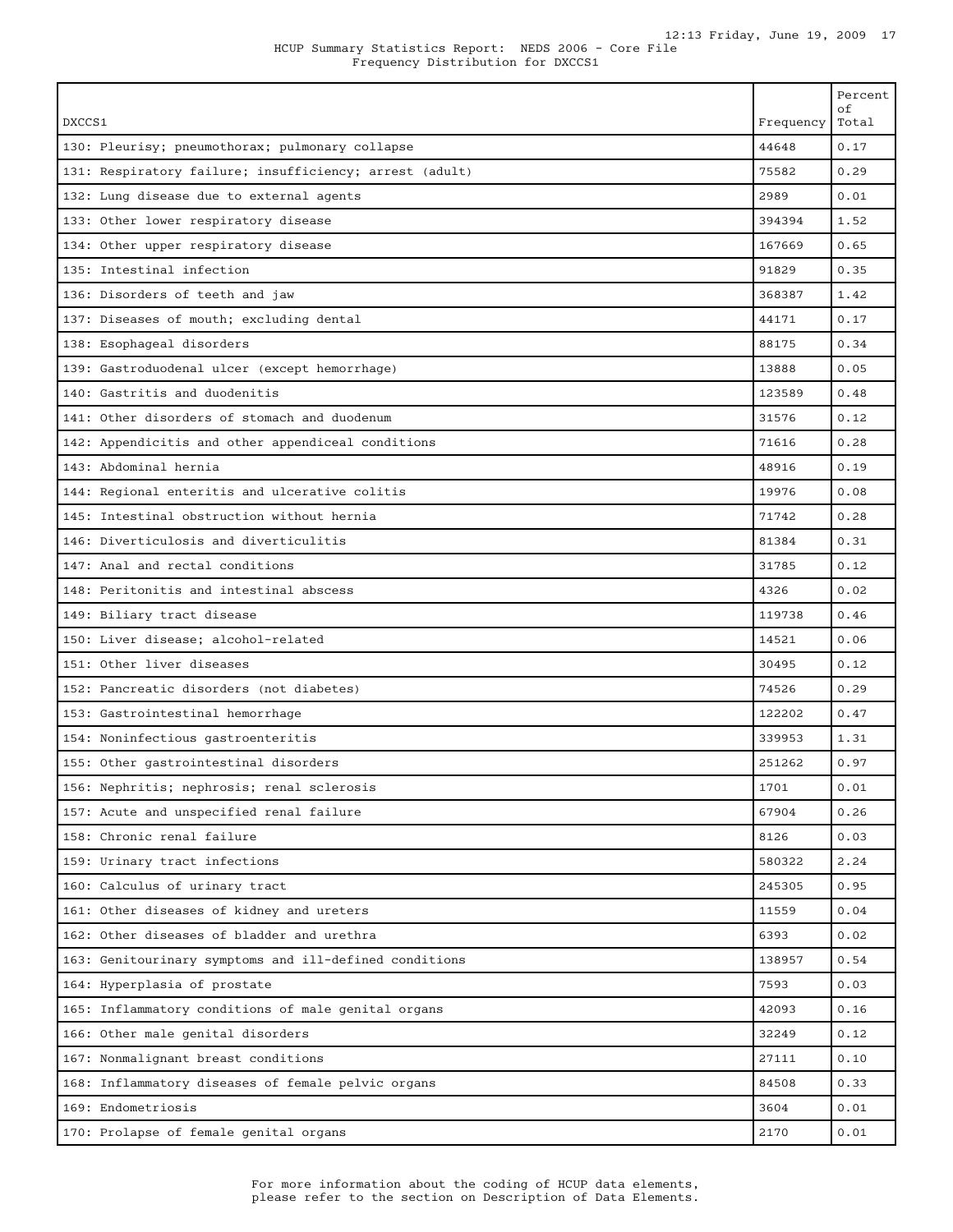| DXCCS1                                                                                                             | Frequency | Percent<br>οf<br>Total |
|--------------------------------------------------------------------------------------------------------------------|-----------|------------------------|
| 171: Menstrual disorders                                                                                           | 74195     | 0.29                   |
| 172: Ovarian cyst                                                                                                  | 46975     | 0.18                   |
| 173: Menopausal disorders                                                                                          | 2653      | 0.01                   |
| 174: Female infertility                                                                                            | 196       | 0.00                   |
| 175: Other female genital disorders                                                                                | 116609    | 0.45                   |
| 176: Contraceptive and procreative management                                                                      | 4382      | 0.02                   |
| 177: Spontaneous abortion                                                                                          | 39463     | 0.15                   |
| 178: Induced abortion                                                                                              | 7382      | 0.03                   |
| 179: Postabortion complications                                                                                    | 2071      | 0.01                   |
| 180: Ectopic pregnancy                                                                                             | 9875      | 0.04                   |
| 181: Other complications of pregnancy                                                                              | 323064    | 1.24                   |
| 182: Hemorrhage during pregnancy; abruptio placenta; placenta previa                                               | 125555    | 0.48                   |
| 183: Hypertension complicating pregnancy; childbirth and the puerperium                                            | 7100      | 0.03                   |
| 184: Early or threatened labor                                                                                     | 23235     | 0.09                   |
| 185: Prolonged pregnancy                                                                                           | 2590      | 0.01                   |
| 186: Diabetes or abnormal glucose tolerance complicating pregnancy; childbirth; or the<br>puerperium               | 2955      | 0.01                   |
| 187: Malposition; malpresentation                                                                                  | 1714      | 0.01                   |
| 188: Fetopelvic disproportion; obstruction                                                                         | 832       | 0.00                   |
| 189: Previous C-section                                                                                            | 3261      | 0.01                   |
| 190: Fetal distress and abnormal forces of labor                                                                   | 4345      | 0.02                   |
| 191: Polyhydramnios and other problems of amniotic cavity                                                          | 4204      | 0.02                   |
| 192: Umbilical cord complication                                                                                   | 2260      | 0.01                   |
| 193: OB-related trauma to perineum and vulva                                                                       | 8847      | 0.03                   |
| 194: Forceps delivery                                                                                              | 247       | 0.00                   |
| 195: Other complications of birth; puerperium affecting management of mother                                       | 42493     | 0.16                   |
| 196: Normal pregnancy and/or delivery                                                                              | 16156     | 0.06                   |
| 197: Skin and subcutaneous tissue infections                                                                       | 655629    | 2.53                   |
| 198: Other inflammatory condition of skin                                                                          | 31872     | 0.12                   |
| 199: Chronic ulcer of skin                                                                                         | 18167     | 0.07                   |
| 200: Other skin disorders                                                                                          | 161963    | 0.62                   |
| 201: Infective arthritis and osteomyelitis (except that caused by tuberculosis or sexually<br>transmitted disease) | 11487     | 0.04                   |
| 202: Rheumatoid arthritis and related disease                                                                      | 6485      | 0.02                   |
| 203: Osteoarthritis                                                                                                | 25127     | 0.10                   |
| 204: Other non-traumatic joint disorders                                                                           | 321399    | 1.24                   |
| 205: Spondylosis; intervertebral disc disorders; other back problems                                               | 728289    | 2.81                   |
| 206: Osteoporosis                                                                                                  | 381       | 0.00                   |
| 207: Pathological fracture                                                                                         | 11975     | 0.05                   |
| 208: Acquired foot deformities                                                                                     | 1159      | 0.00                   |
| 209: Other acquired deformities                                                                                    | 3195      | 0.01                   |
| 210: Systemic lupus erythematosus and connective tissue disorders                                                  | 5339      | 0.02                   |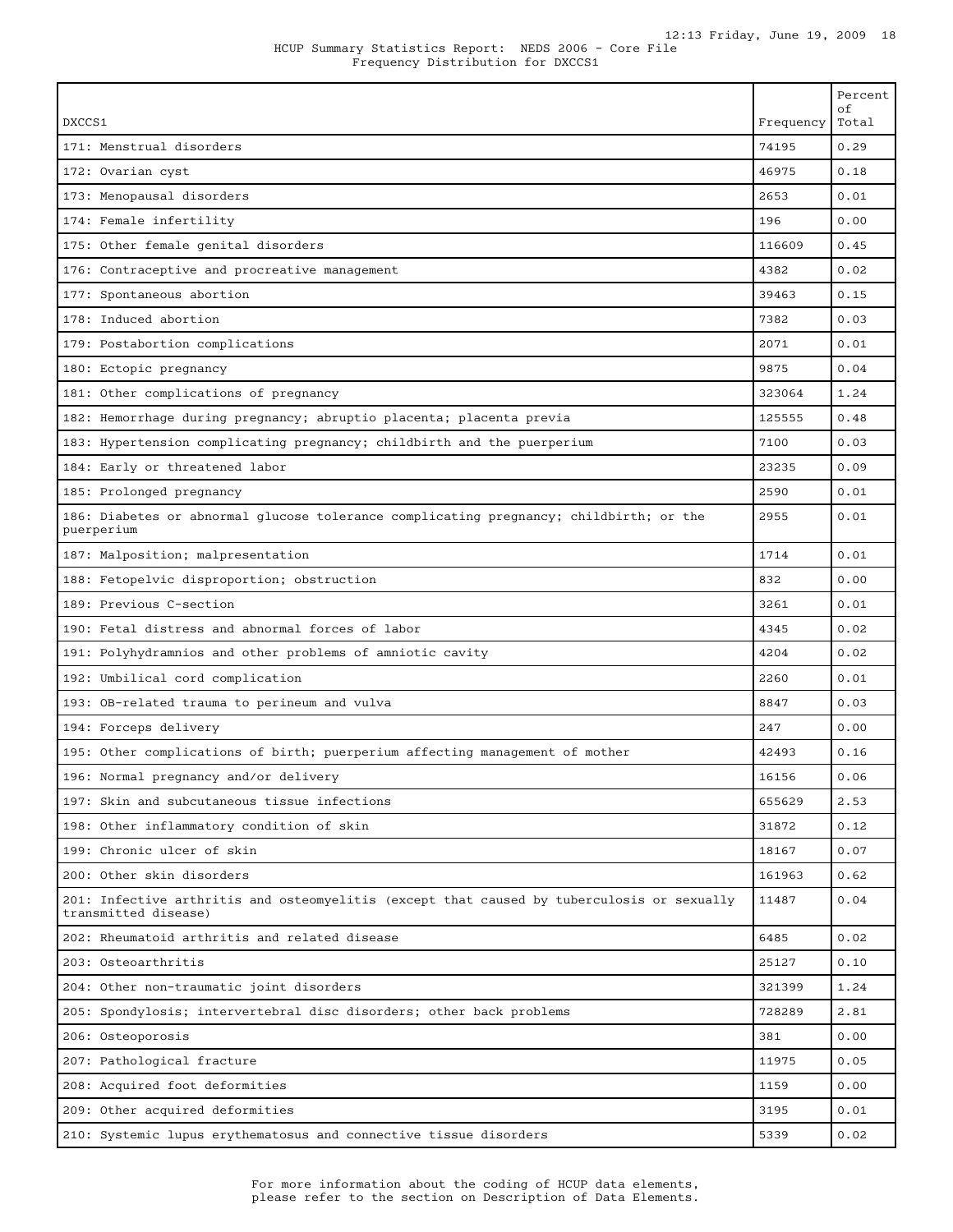| DXCCS1                                                               | Frequency | Percent<br>οf<br>Total |
|----------------------------------------------------------------------|-----------|------------------------|
| 211: Other connective tissue disease                                 | 418411    | 1.61                   |
| 212: Other bone disease and musculoskeletal deformities              | 41200     | 0.16                   |
| 213: Cardiac and circulatory congenital anomalies                    | 1463      | 0.01                   |
| 214: Digestive congenital anomalies                                  | 2251      | 0.01                   |
| 215: Genitourinary congenital anomalies                              | 1724      | 0.01                   |
| 216: Nervous system congenital anomalies                             | 402       | 0.00                   |
| 217: Other congenital anomalies                                      | 3294      | 0.01                   |
| 218: Liveborn                                                        | 1478      | 0.01                   |
| 219: Short gestation; low birth weight; and fetal growth retardation | 225       | 0.00                   |
| 220: Intrauterine hypoxia and birth asphyxia                         | 33        | 0.00                   |
| 221: Respiratory distress syndrome                                   | 150       | 0.00                   |
| 222: Hemolytic jaundice and perinatal jaundice                       | 5503      | 0.02                   |
| 223: Birth trauma                                                    | 235       | 0.00                   |
| 224: Other perinatal conditions                                      | 31569     | 0.12                   |
| 225: Joint disorders and dislocations; trauma-related                | 111760    | 0.43                   |
| 226: Fracture of neck of femur (hip)                                 | 67605     | 0.26                   |
| 227: Spinal cord injury                                              | 3248      | 0.01                   |
| 228: Skull and face fractures                                        | 61947     | 0.24                   |
| 229: Fracture of upper limb                                          | 430180    | 1.66                   |
| 230: Fracture of lower limb                                          | 242238    | 0.93                   |
| 231: Other fractures                                                 | 108083    | 0.42                   |
| 232: Sprains and strains                                             | 1394634   | 5.37                   |
| 233: Intracranial injury                                             | 117051    | 0.45                   |
| 234: Crushing injury or internal injury                              | 48074     | 0.19                   |
| 235: Open wounds of head; neck; and trunk                            | 588202    | 2.27                   |
| 236: Open wounds of extremities                                      | 804840    | 3.10                   |
| 237: Complication of device; implant or graft                        | 96798     | 0.37                   |
| 238: Complications of surgical procedures or medical care            | 138469    | 0.53                   |
| 239: Superficial injury; contusion                                   | 1332839   | 5.14                   |
| 240: Burns                                                           | 92795     | 0.36                   |
| 241: Poisoning by psychotropic agents                                | 36051     | 0.14                   |
| 242: Poisoning by other medications and drugs                        | 101295    | 0.39                   |
| 243: Poisoning by nonmedicinal substances                            | 78521     | 0.30                   |
| 244: Other injuries and conditions due to external causes            | 562540    | 2.17                   |
| 245: Syncope                                                         | 214459    | 0.83                   |
| 246: Fever of unknown origin                                         | 286111    | 1.10                   |
| 247: Lymphadenitis                                                   | 29483     | 0.11                   |
| 248: Gangrene                                                        | 3171      | 0.01                   |
| 249: Shock                                                           | 708       | 0.00                   |
| 250: Nausea and vomiting                                             | 309154    | 1.19                   |
| 251: Abdominal pain                                                  | 979148    | 3.77                   |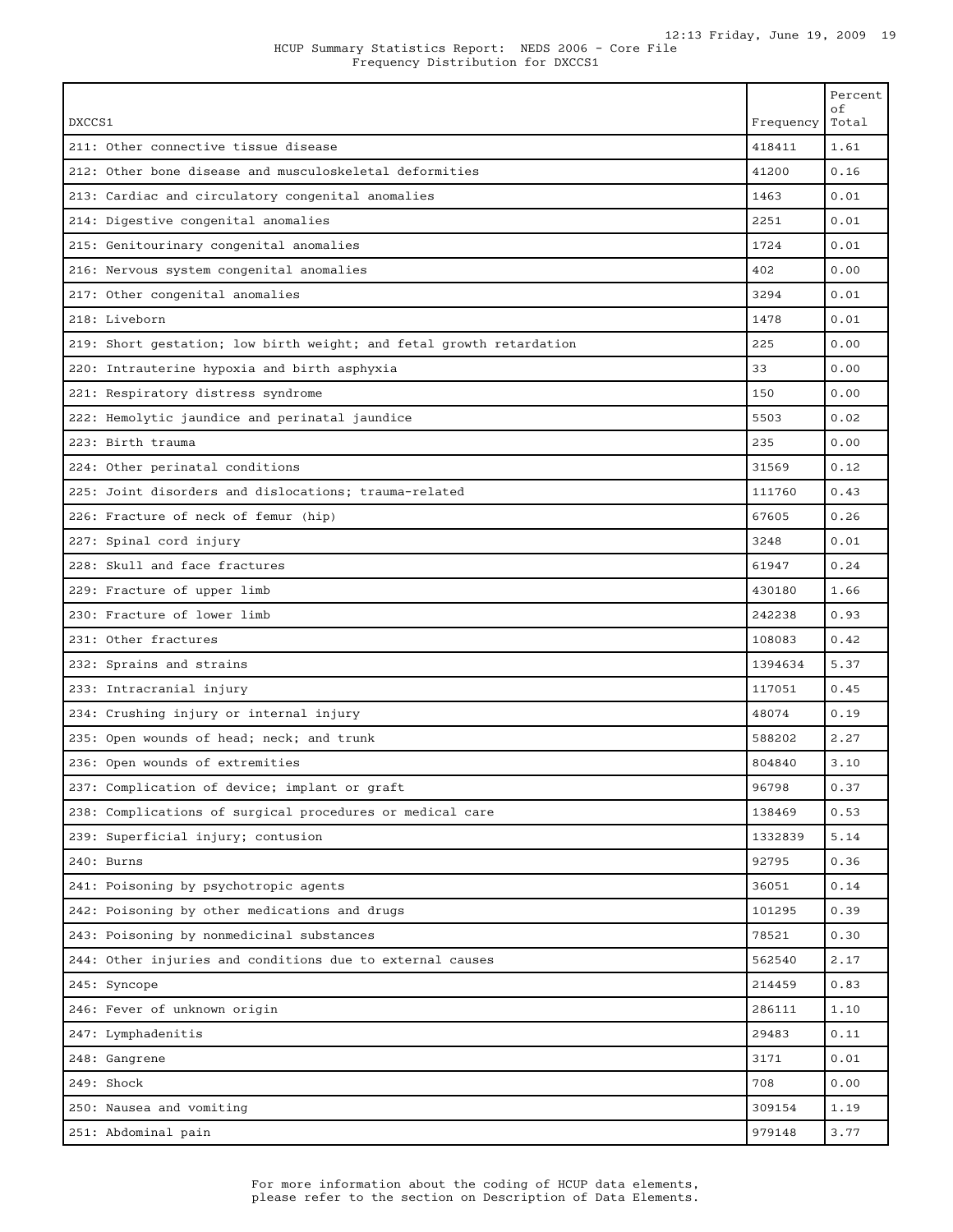| DXCCS1                                                                                     | Frequency | Percent<br>$\circ$ f<br>Total |
|--------------------------------------------------------------------------------------------|-----------|-------------------------------|
| 252: Malaise and fatique                                                                   | 80820     | 0.31                          |
| 253: Allergic reactions                                                                    | 330101    | 1.27                          |
| 254: Rehabilitation care; fitting of prostheses; and adjustment of devices                 | 3045      | 0.01                          |
| 255: Administrative/social admission                                                       | 65633     | 0.25                          |
| 256: Medical examination/evaluation                                                        | 46468     | 0.18                          |
| 257: Other aftercare                                                                       | 261349    | 1.01                          |
| 258: Other screening for suspected conditions (not mental disorders or infectious disease) | 45704     | 0.18                          |
| 259: Residual codes; unclassified                                                          | 206547    | 0.80                          |
| 650: Adjustment disorders                                                                  | 18405     | 0.07                          |
| 651: Anxiety disorders                                                                     | 167221    | 0.64                          |
| 652: Attention-deficit, conduct, and disruptive behavior disorders                         | 16566     | 0.06                          |
| 653: Delirium, dementia, and amnestic and other cognitive disorders                        | 39293     | 0.15                          |
| 654: Developmental disorders                                                               | 6611      | 0.03                          |
| 655: Disorders usually diagnosed in infancy, childhood, or adolescence                     | 2023      | 0.01                          |
| 656: Impulse control disorders, NEC                                                        | 2440      | 0.01                          |
| 657: Mood disorders                                                                        | 241818    | 0.93                          |
| 658: Personality disorders                                                                 | 2973      | 0.01                          |
| 659: Schizophrenia and other psychotic disorders                                           | 117214    | 0.45                          |
| 660: Alcohol-related disorders                                                             | 179241    | 0.69                          |
| 661: Substance-related disorders                                                           | 89556     | 0.35                          |
| 662: Suicide and intentional self-inflicted injury                                         | 9273      | 0.04                          |
| 663: Screening and history of mental health and substance abuse codes                      | 7945      | 0.03                          |
| 670: Miscellaneous disorders                                                               | 27639     | 0.11                          |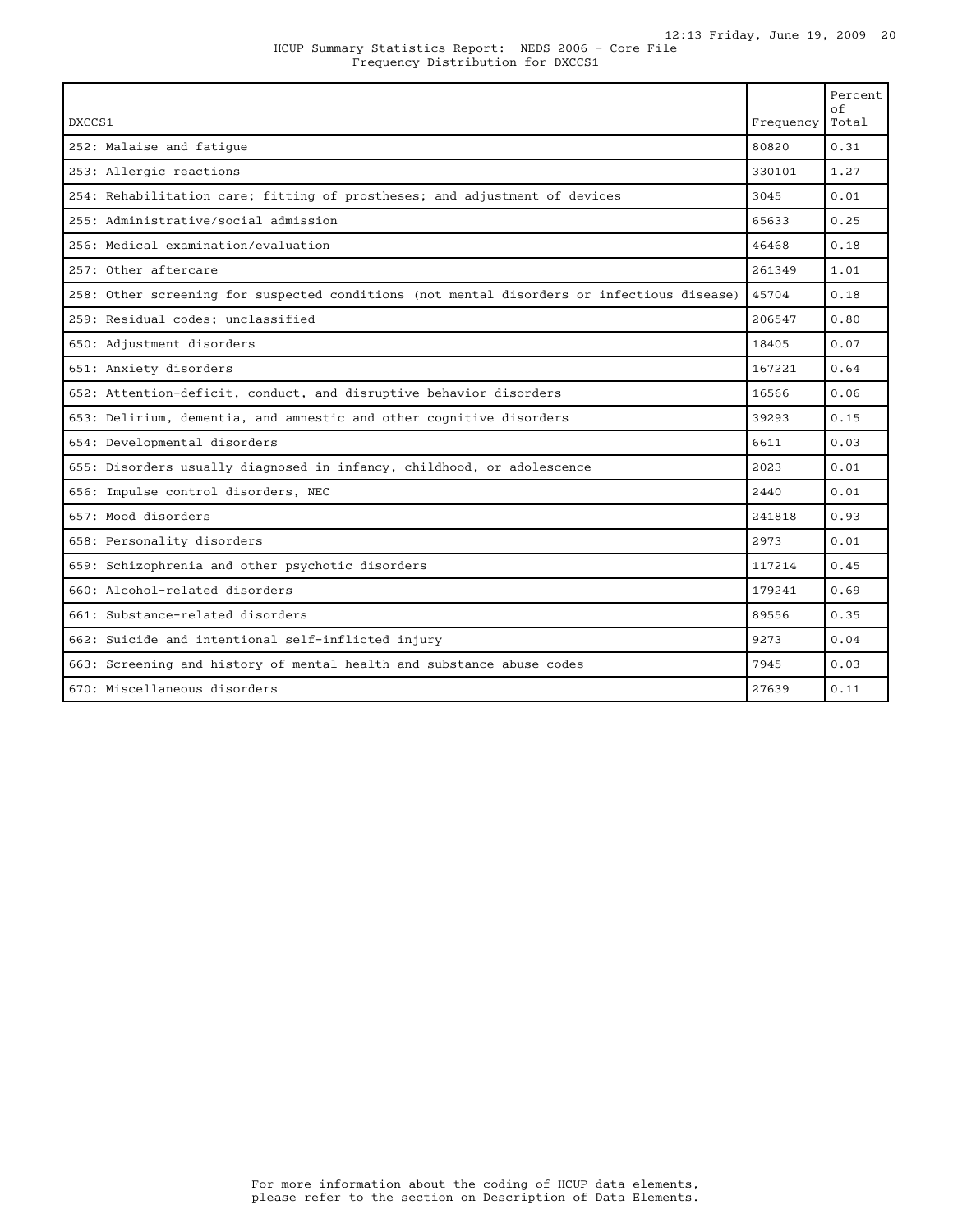# HCUP Summary Statistics Report: NEDS 2006 - Core File Frequency Distribution for ECODE1

| ECODE1            | Frequency | Percent<br>$\circ$ f<br>Total |
|-------------------|-----------|-------------------------------|
| Blank             | 19073974  | 73.49                         |
| Valid DX          | 6880386   | 26.51                         |
| Invalid DX (invl) | 456       | 0.00                          |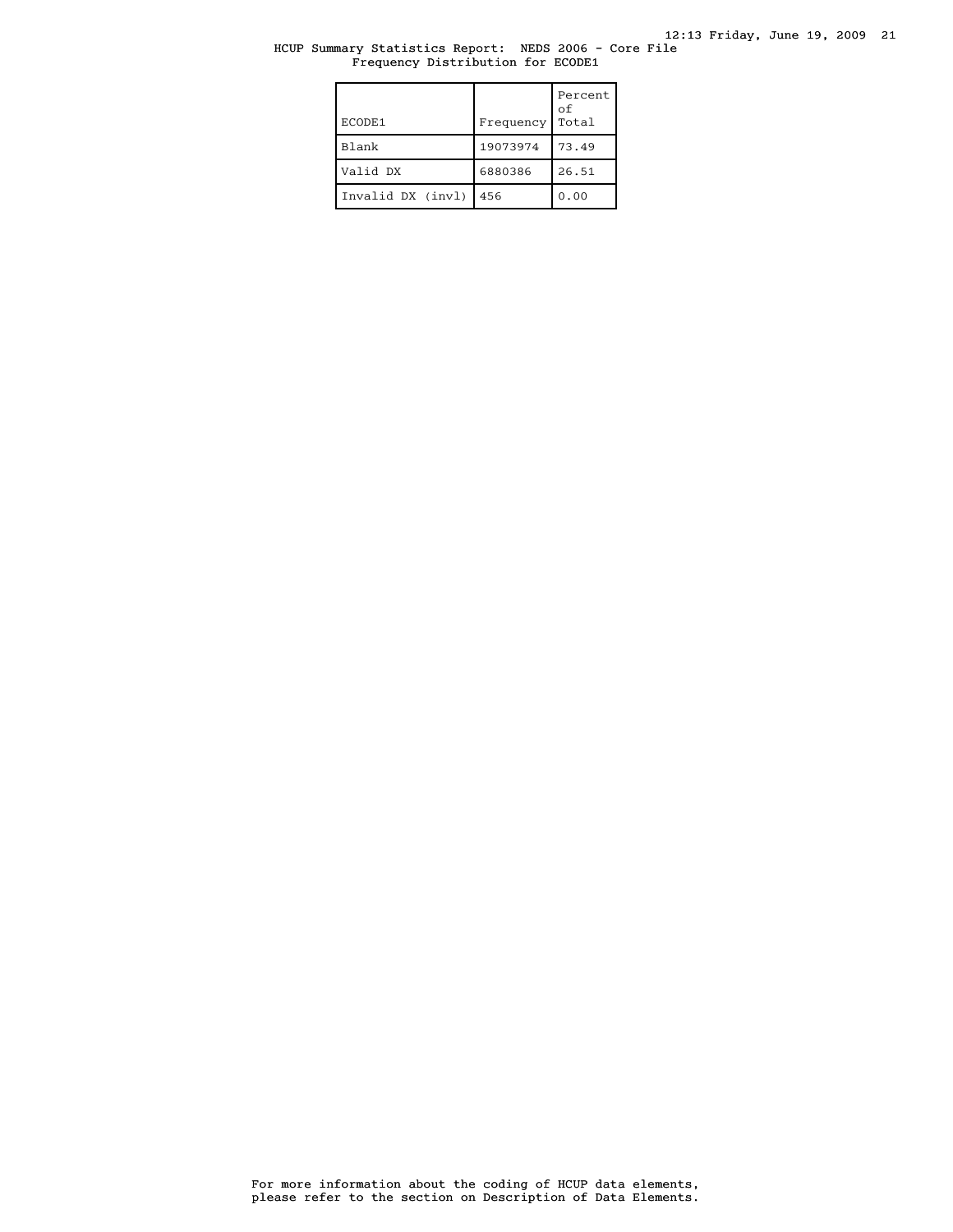HCUP Summary Statistics Report: NEDS 2006 - Core File Frequency Distribution for EDEVENT

| <b>EDEVENT</b>                                                                           | Frequency | Percent<br>оf<br>Total |
|------------------------------------------------------------------------------------------|-----------|------------------------|
| 1: ED visit in which the patient is treated and released                                 | 20705469  | 79.78                  |
| 2: ED visit in which the patient is admitted to this same hospital                       | 4008005   | 15.44                  |
| 3: ED visit in which the patient is transferred to another short-term hospital           | 249996    | 0.96                   |
| 9: ED visit in which the patient died in the ED                                          | 39988     | 0.15                   |
| 98: ED visit in which patient is not admitted to this same hospital, destination unknown | 951137    | 3.66                   |
| 99: ED visit in which the patient is discharged alive, destination unknown               | 221       | 0.00                   |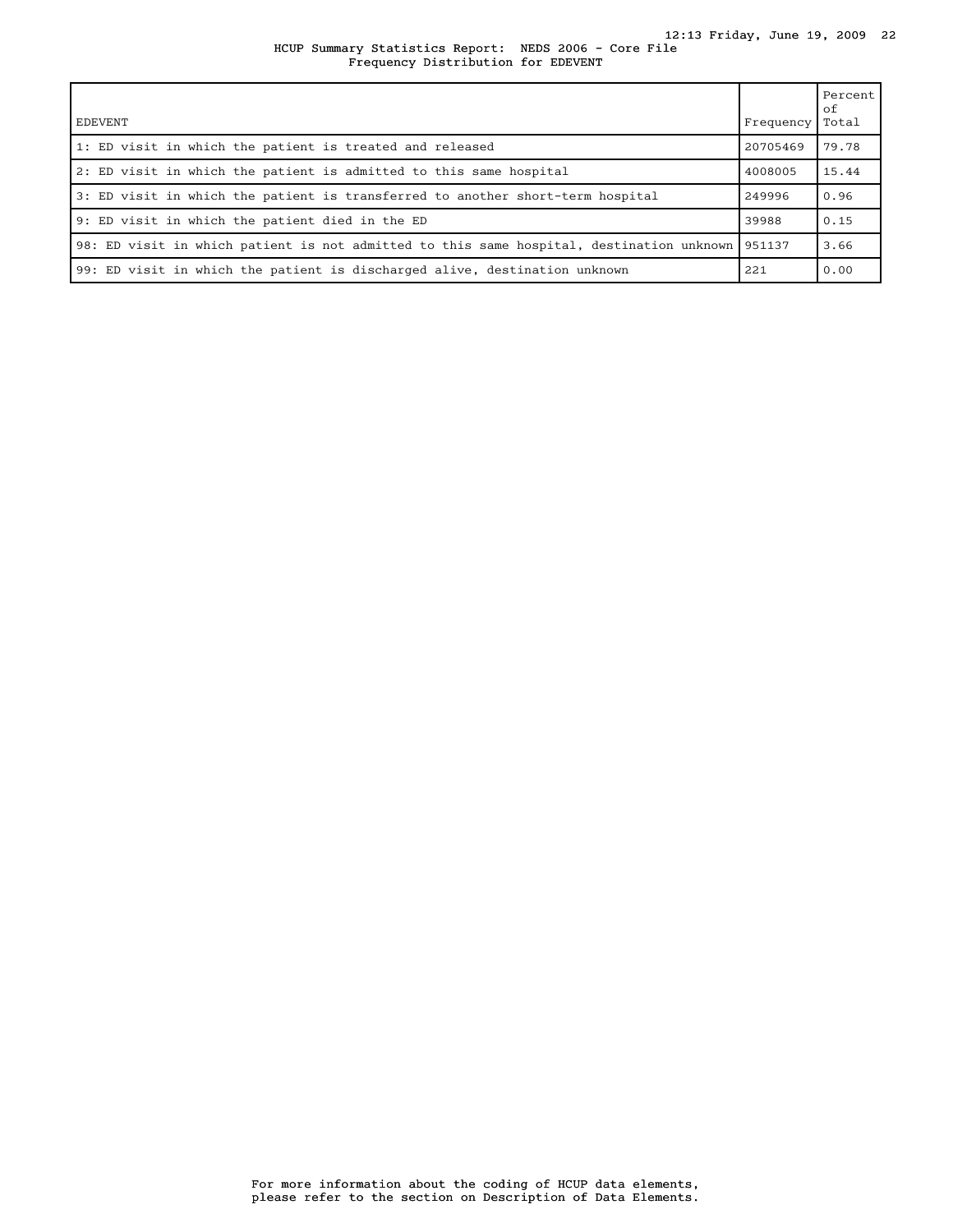HCUP Summary Statistics Report: NEDS 2006 - Core File Frequency Distribution for E\_CCS1

| E CCS1                                             | Frequency | Percent<br>оf<br>Total |
|----------------------------------------------------|-----------|------------------------|
| .: Missing                                         | 19073974  | 73.49                  |
| A: Invalid diagnosis                               | 456       | 0.00                   |
| 662: Suicide and intentional self-inflicted injury | 92297     | 0.36                   |
| 2601: E Codes: Cut/pierceb                         | 547762    | 2.11                   |
| 2602: E Codes: Drowning/submersion                 | 2834      | 0.01                   |
| 2603: E Codes: Fall                                | 1735101   | 6.69                   |
| 2604: E Codes: Fire/burn                           | 90449     | 0.35                   |
| 2605: E Codes: Firearm                             | 16430     | 0.06                   |
| 2606: E Codes: Machinery                           | 36885     | 0.14                   |
| 2607: E Codes: Motor vehicle traffic (MVT)         | 746656    | 2.88                   |
| 2608: E Codes: Pedal cyclist; not MVT              | 73805     | 0.28                   |
| 2609: E Codes: Pedestrian; not MVT                 | 4754      | 0.02                   |
| 2610: E Codes: Transport; not MVT                  | 84677     | 0.33                   |
| 2611: E Codes: Natural/environment                 | 275382    | 1.06                   |
| 2612: E Codes: Overexertion                        | 612737    | 2.36                   |
| 2613: E Codes: Poisoning                           | 120476    | 0.46                   |
| 2614: E Codes: Struck by; against                  | 937330    | 3.61                   |
| 2615: E Codes: Suffocation                         | 12125     | 0.05                   |
| 2616: E Codes: Adverse effects of medical care     | 162897    | 0.63                   |
| 2617: E Codes: Adverse effects of medical drugs    | 320267    | 1.23                   |
| 2618: E Codes: Other specified and classifiable    | 320746    | 1.24                   |
| 2619: E Codes: Other specified; NEC                | 135213    | 0.52                   |
| 2620: E Codes: Unspecified                         | 416944    | 1.61                   |
| 2621: E Codes: Place of occurrence                 | 134619    | 0.52                   |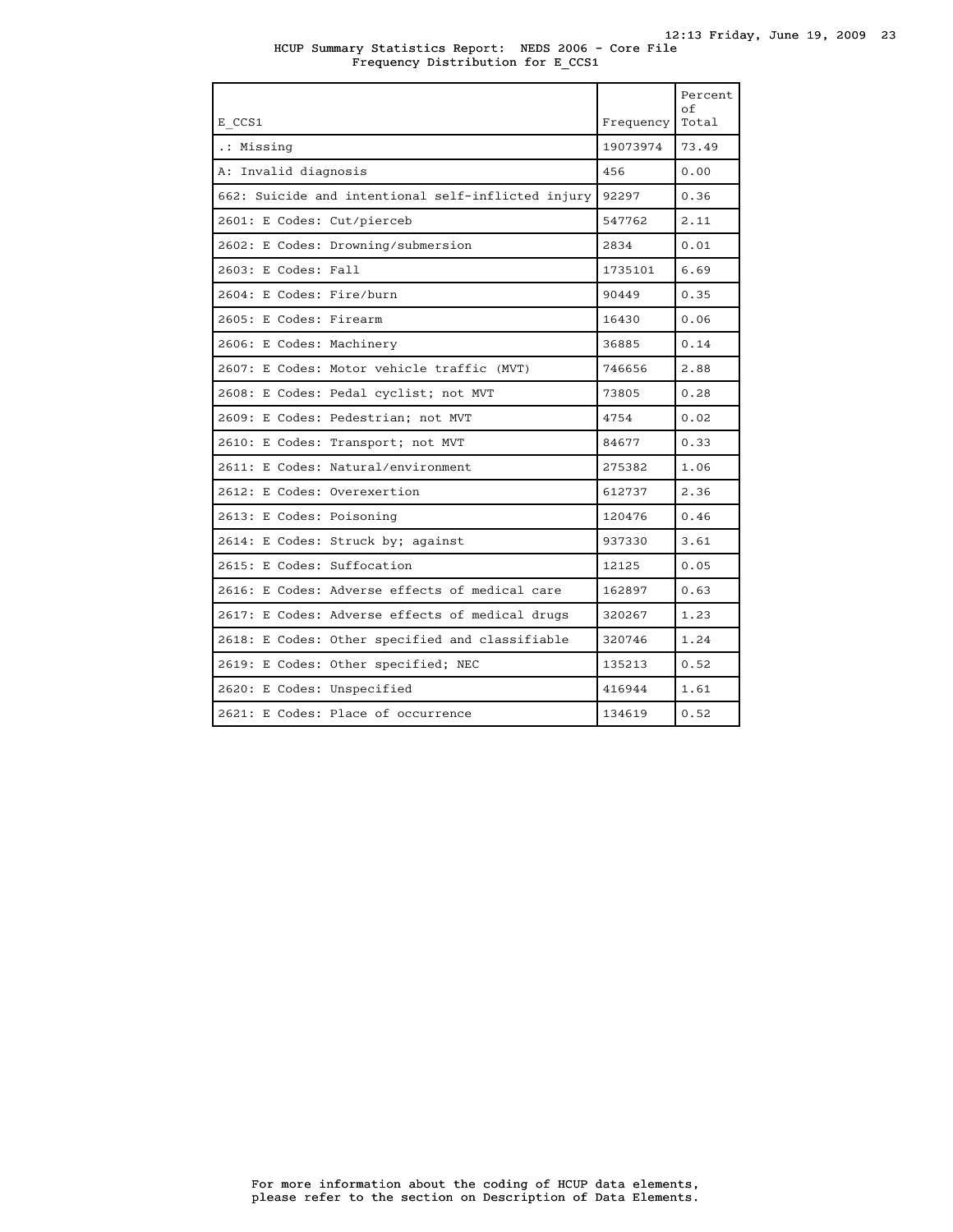# HCUP Summary Statistics Report: NEDS 2006 - Core File Frequency Distribution for FEMALE

| FEMALE.          | Frequency | Percent<br>of<br>Total |
|------------------|-----------|------------------------|
| .: Missing       | 1870      | 0.01                   |
| .A: Invalid      | 37        | 0.00                   |
| .C: Inconsistent | 841       | 0.00                   |
| $0:$ Male        | 11811373  | 45.51                  |
| 1: Female        | 14140695  | 54.48                  |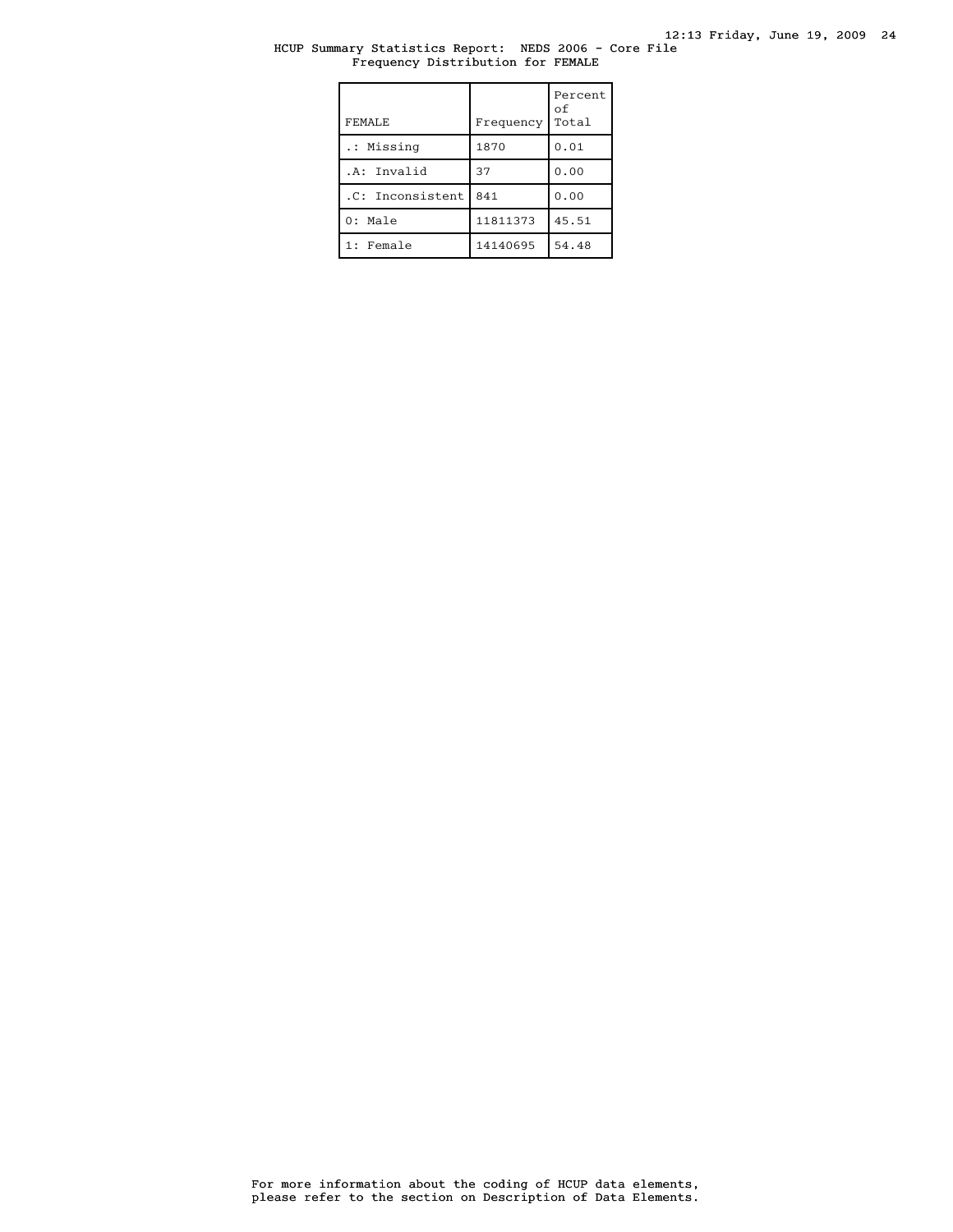### HCUP Summary Statistics Report: NEDS 2006 - Core File Frequency Distribution for HCUPFILE

| HCUPFILE    | Frequency | Percent<br>οf<br>Total |
|-------------|-----------|------------------------|
| <b>SEDD</b> | 21946811  | 84.56                  |
| <b>STD</b>  | 4008005   | 15.44                  |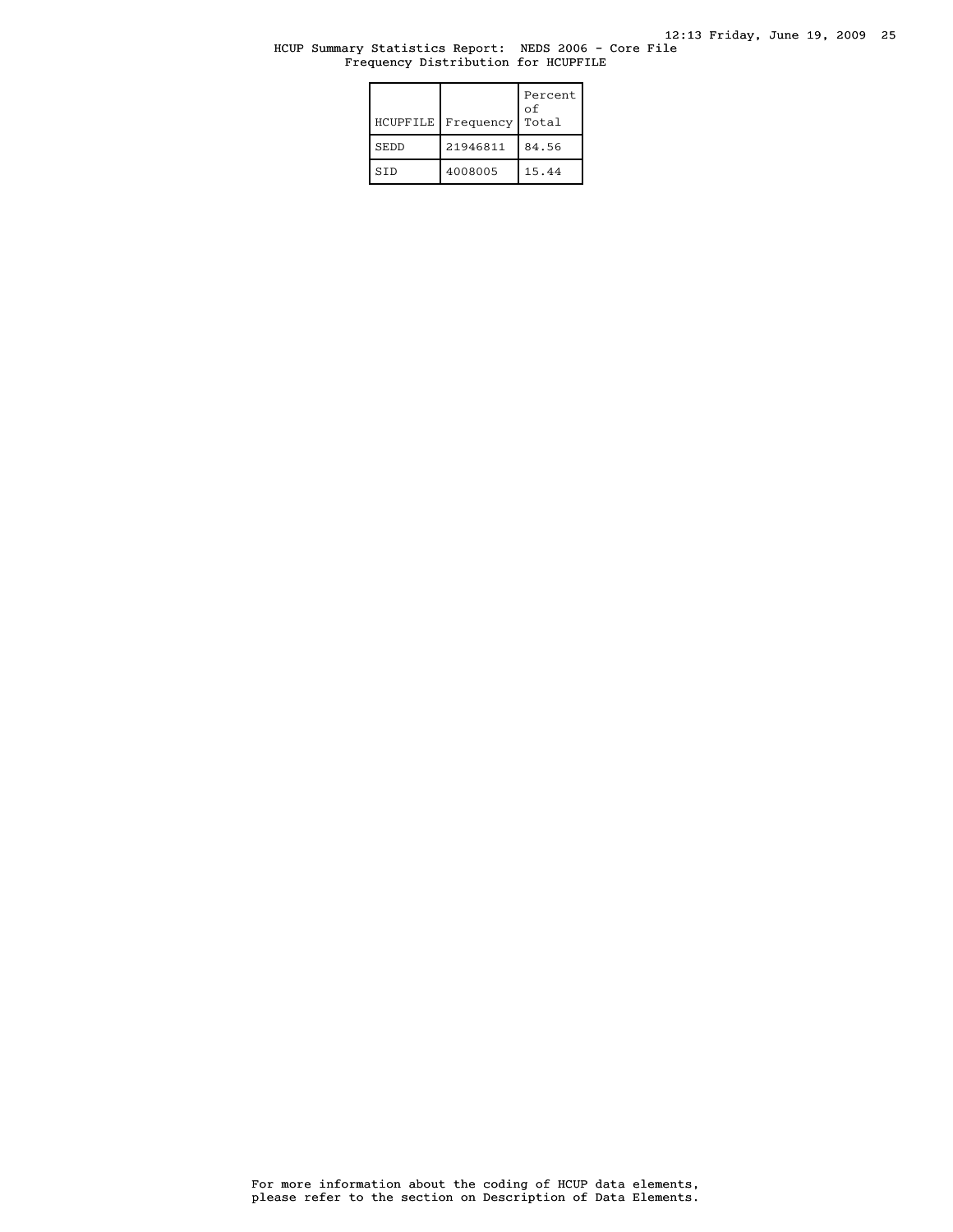12:13 Friday, June 19, 2009 26

HCUP Summary Statistics Report: NEDS 2006 - Core File Frequency Distribution for HOSP\_REGION

| <b>HOSP REGION</b> | Frequency | Percent<br>оf<br>Total |
|--------------------|-----------|------------------------|
| 1: Northeast       | 4957048   | 19.10                  |
| 2: Midwest         | 5730516   | 22.08                  |
| 3: South           | 10953447  | 42.20                  |
| 4 :<br>West        | 4313805   | 16.62                  |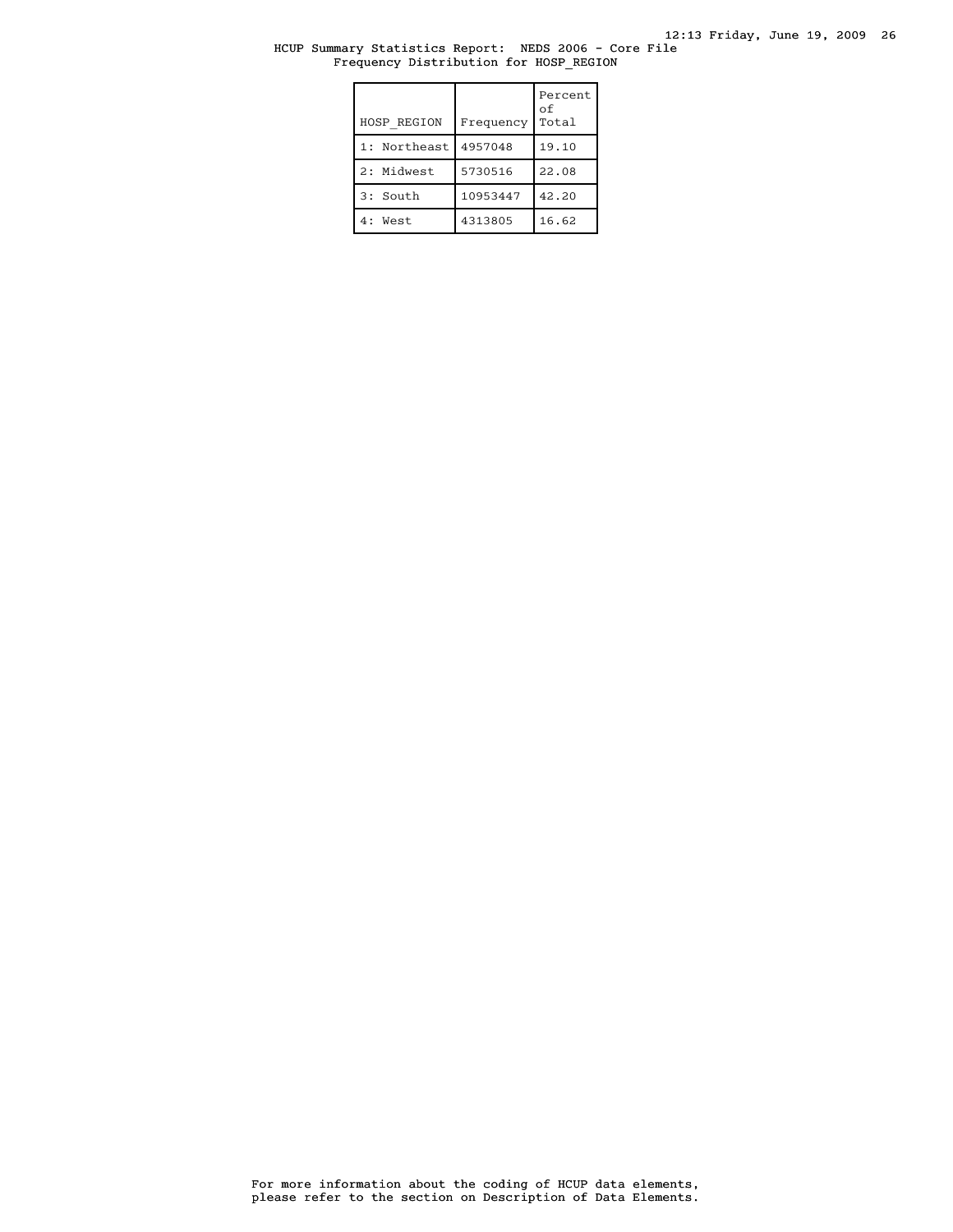### HCUP Summary Statistics Report: NEDS 2006 - Core File Frequency Distribution for INTENT\_SELF\_HARM

| INTENT SELF HARM   Frequency |          | Percent  <br>оf<br>Total |
|------------------------------|----------|--------------------------|
| $0:$ No                      | 25774761 | 99.31                    |
| 1: Yes                       | 180055   | 0.69                     |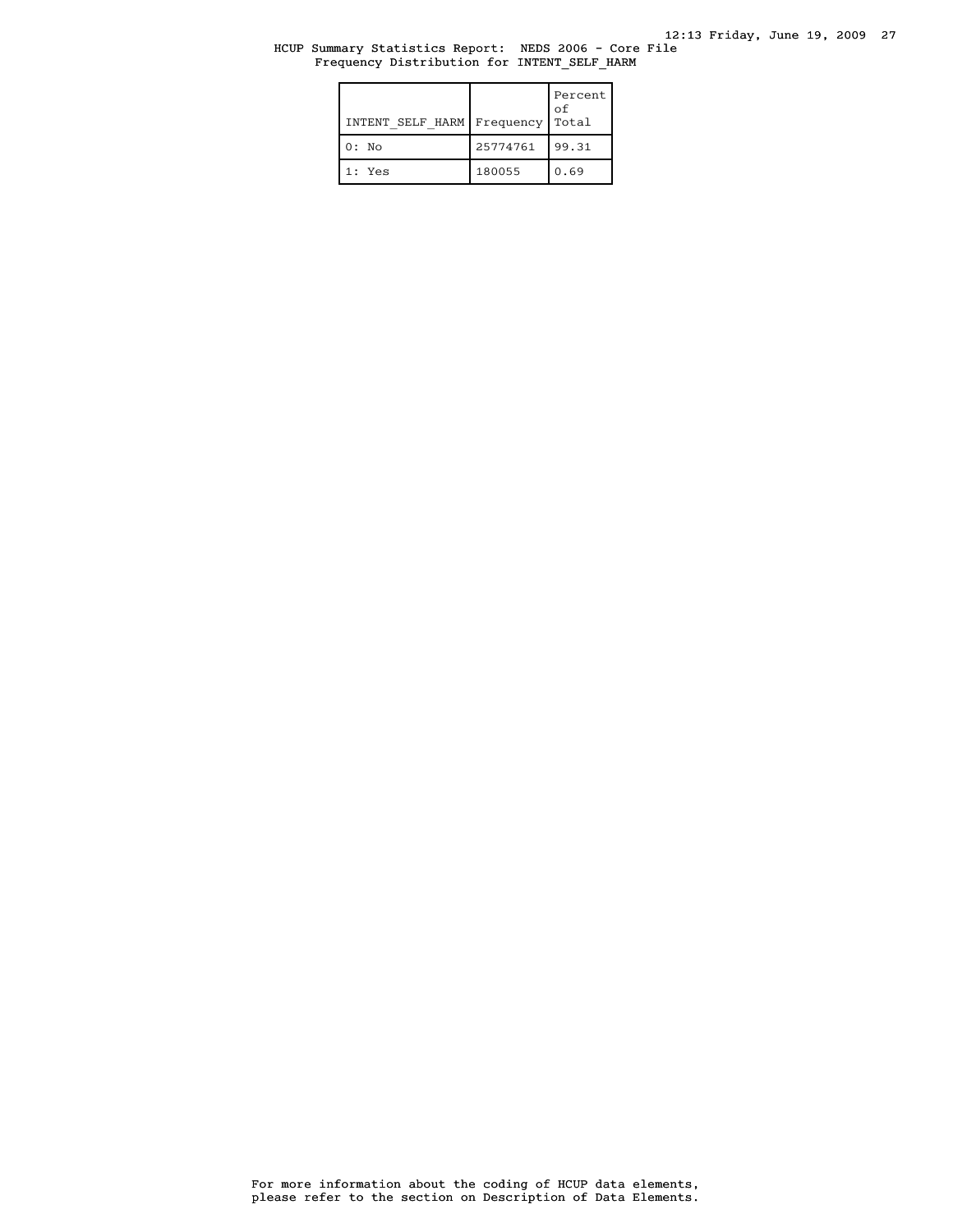### HCUP Summary Statistics Report: NEDS 2006 - Core File Frequency Distribution for NDX

| <b>NDX</b>              | Frequency | Percent<br>оf<br>Total |
|-------------------------|-----------|------------------------|
| $\Omega$                | 6548      | 0.03                   |
| $\mathbf{1}$            | 9551103   | 36.80                  |
| $\overline{\mathbf{c}}$ | 6136370   | 23.64                  |
| 3                       | 3284571   | 12.65                  |
| $\overline{4}$          | 1879317   | 7.24                   |
| 5                       | 1196772   | 4.61                   |
| 6                       | 832842    | 3.21                   |
| 7                       | 591647    | 2.28                   |
| 8                       | 510140    | 1.97                   |
| 9                       | 849990    | 3.27                   |
| 10                      | 268724    | 1.04                   |
| 11                      | 152381    | 0.59                   |
| 12                      | 134821    | 0.52                   |
| 13                      | 108958    | 0.42                   |
| 14                      | 107676    | 0.41                   |
| 15                      | 184563    | 0.71                   |
| 16 or greater           | 158393    | 0.61                   |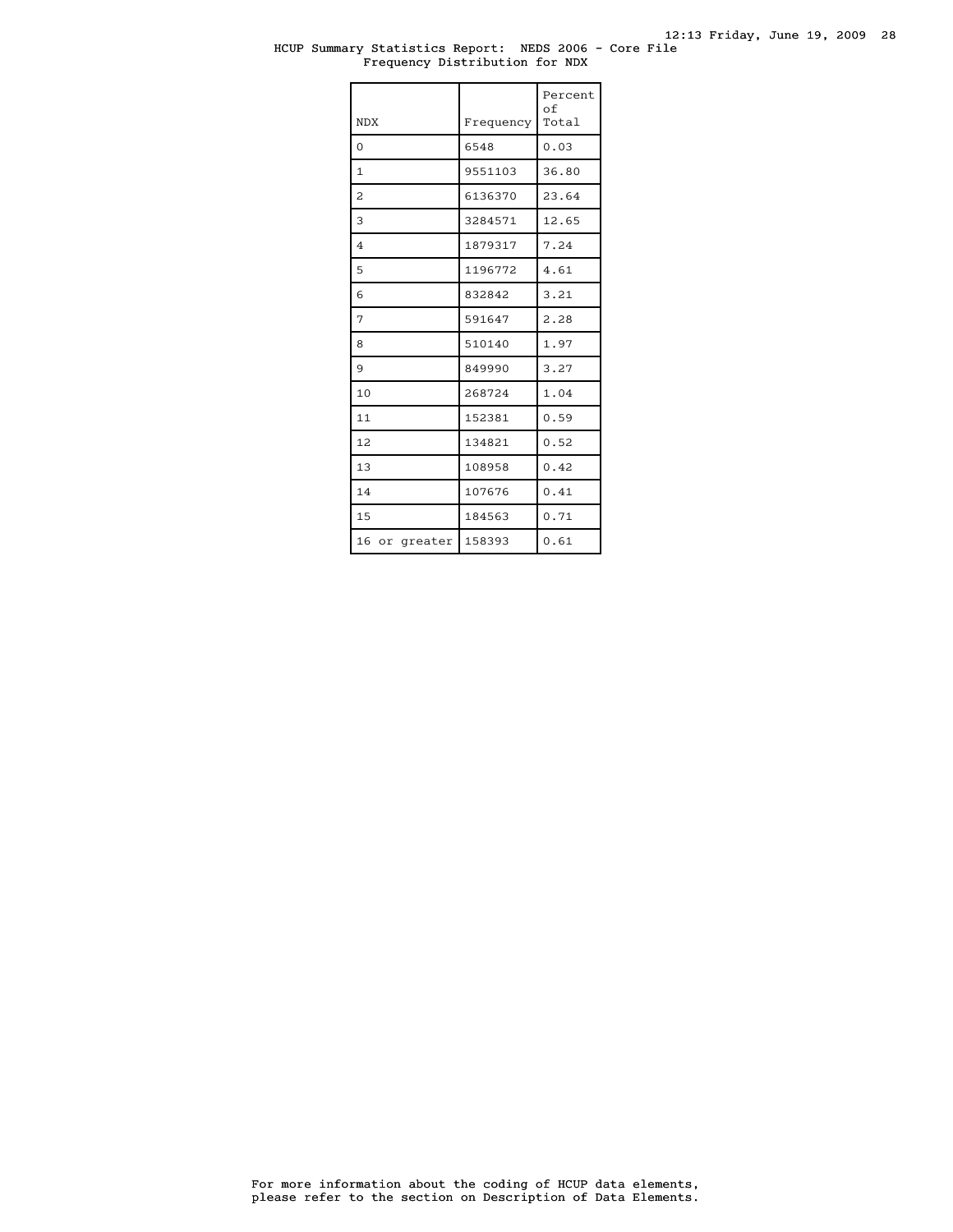#### HCUP Summary Statistics Report: NEDS 2006 - Core File Frequency Distribution for NECODE

| <b>NECODE</b>  | Frequency | Percent<br>оf<br>Total |
|----------------|-----------|------------------------|
| $\overline{0}$ | 19073974  | 73.49                  |
| $\mathbf{1}$   | 3409367   | 13.14                  |
| 2              | 2990245   | 11.52                  |
| 3              | 444502    | 1.71                   |
| $\overline{4}$ | 34528     | 0.13                   |
| 5              | 2059      | 0.01                   |
| 6              | 123       | 0.00                   |
| 7              | 12        | 0.00                   |
| 8              | $\leq$ 10 | $*$ , $**$             |
| 9              | $\leq$ 10 | $*$ **                 |
| 10             | $\leq$ 10 | $*$ , $**$             |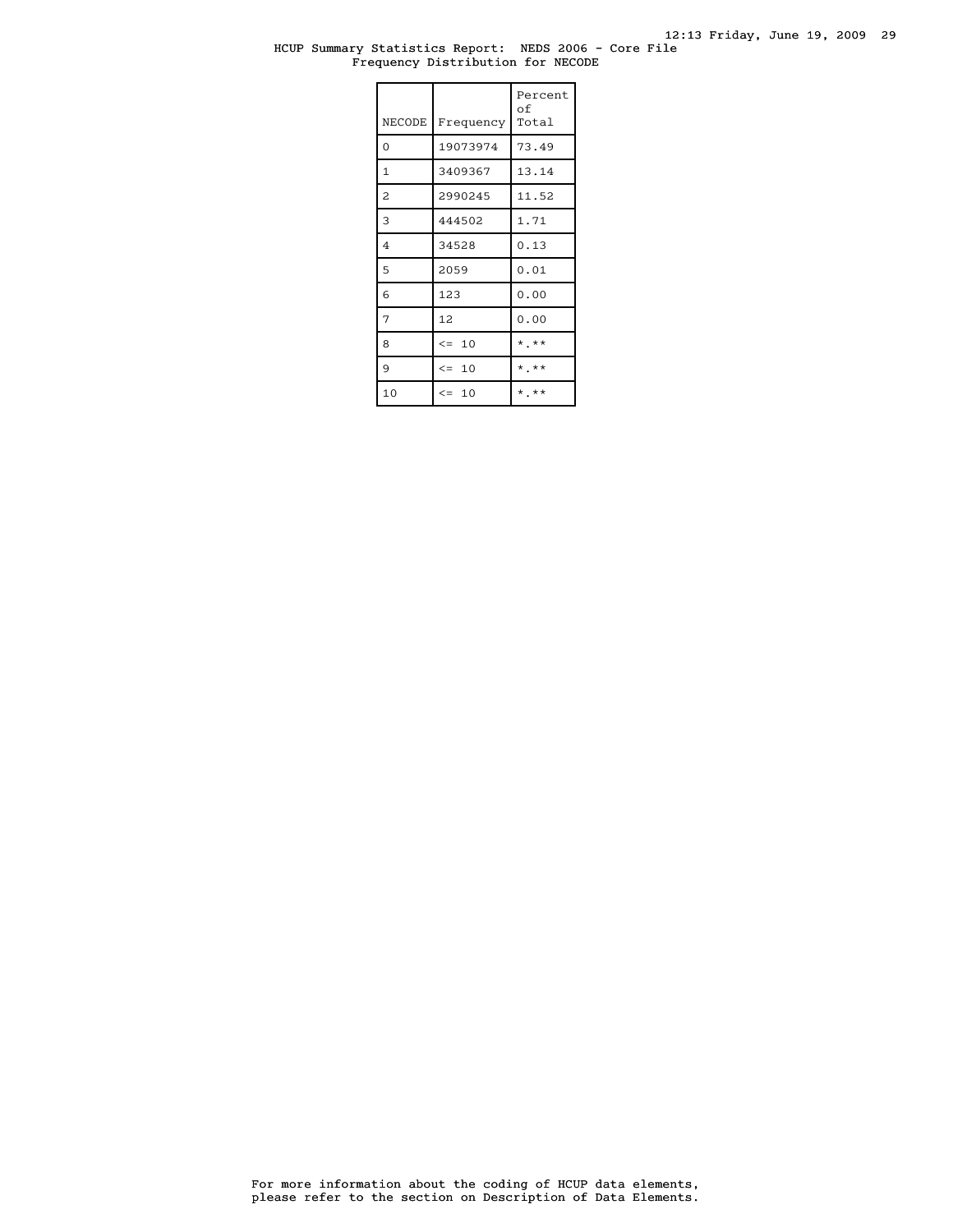# HCUP Summary Statistics Report: NEDS 2006 - Core File Frequency Distribution for PAY1

| PAY1                 | Frequency | Percent<br>оf<br>Total |
|----------------------|-----------|------------------------|
| .: Missing           | 91660     | 0.35                   |
| .A: Invalid          | 29520     | 0.11                   |
| 1: Medicare          | 5251930   | 20.23                  |
| 2: Medicaid          | 5559442   | 21.42                  |
| 3: Private insurance | 8995149   | 34.66                  |
| 4: Self-pay          | 4345839   | 16.74                  |
| 5: No charge         | 305619    | 1.18                   |
| $6:$ Other           | 1375657   | 5.30                   |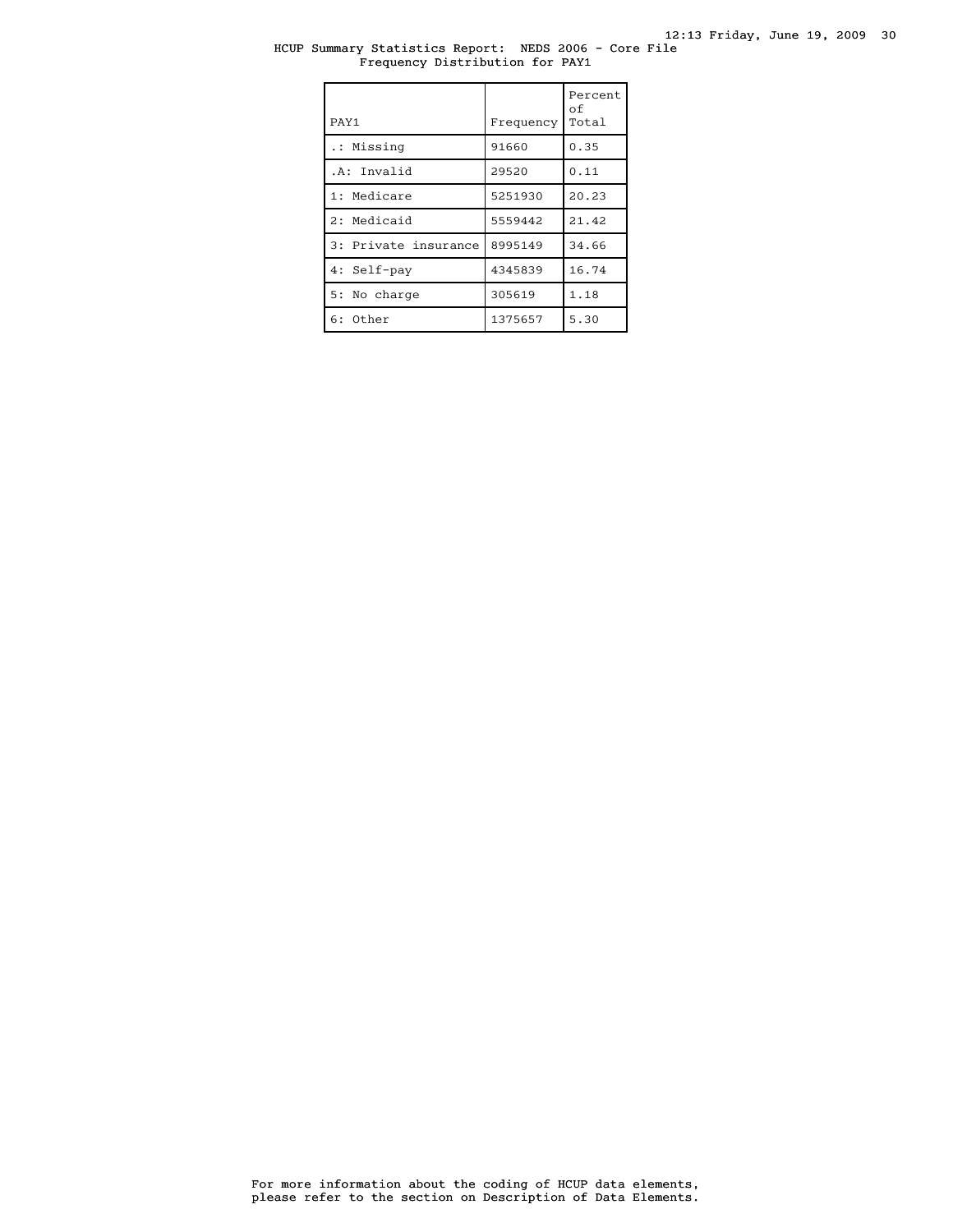# HCUP Summary Statistics Report: NEDS 2006 - Core File Frequency Distribution for PAY2

| PAY <sub>2</sub>     | Frequency | Percent<br>οf<br>Total |
|----------------------|-----------|------------------------|
| .: Missing           | 19996178  | 77.04                  |
| .A: Invalid          | 377529    | 1.45                   |
| 1: Medicare          | 520229    | 2.00                   |
| 2: Medicaid          | 1223772   | 4.72                   |
| 3: Private insurance | 1713921   | 6.60                   |
| 4: Self-pay          | 1789612   | 6.90                   |
| 5: No charge         | 88995     | 0.34                   |
| $6:$ Other           | 244580    | 0.94                   |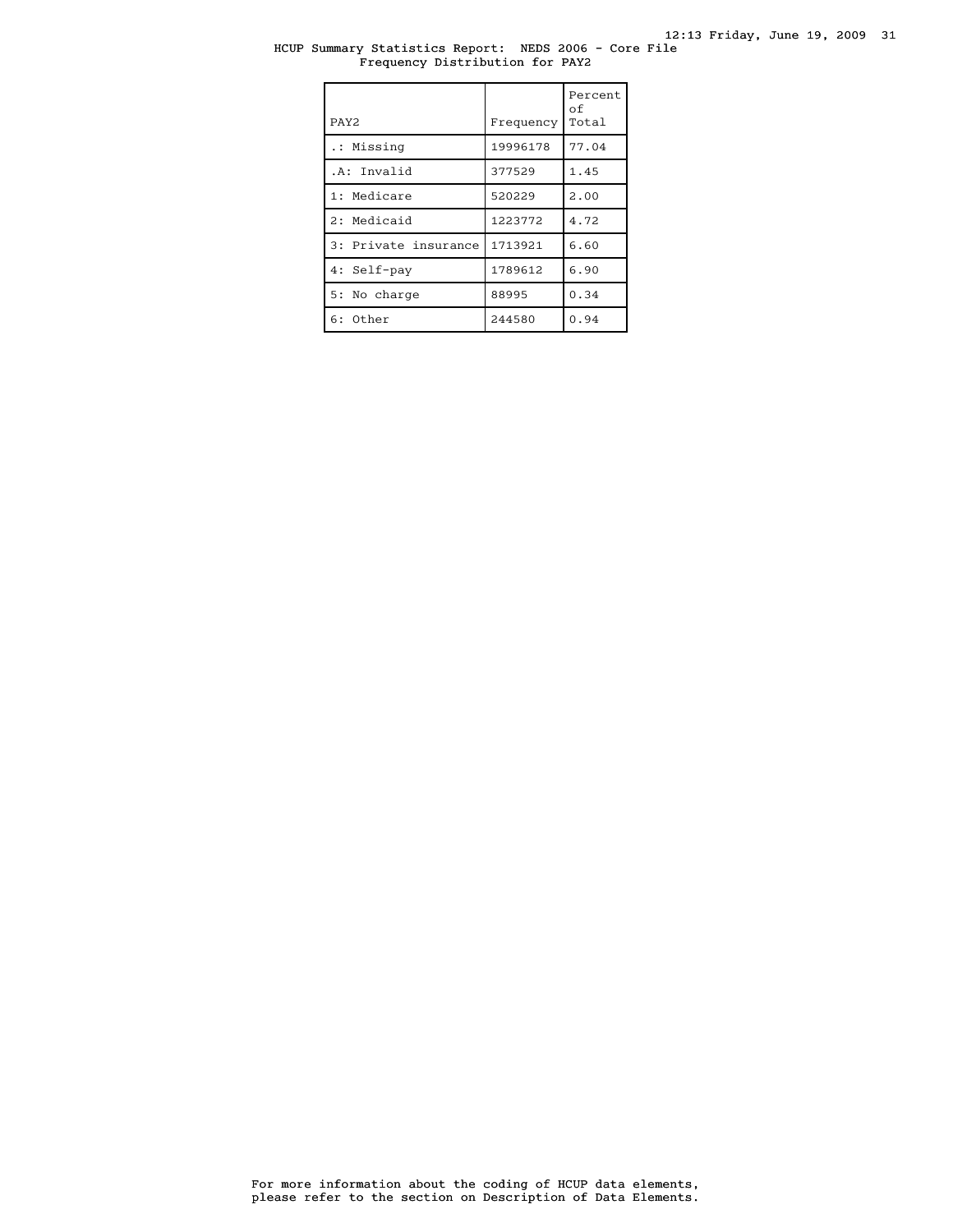# HCUP Summary Statistics Report: NEDS 2006 - Core File Frequency Distribution for PL\_NCHS2006

| PL NCHS2006            | Frequency | Percent<br>οf<br>Total |
|------------------------|-----------|------------------------|
| .: Missing             | 181244    | 0.70                   |
| 1: Large Central Metro | 6366454   | 24.53                  |
| 2: Large Fringe Metro  | 6557020   | 25.26                  |
| 3: Medium Metro        | 5827837   | 22.45                  |
| 4: Small Metro         | 2350007   | 9.05                   |
| 5: Micropolitan        | 2904738   | 11.19                  |
| 6: Noncore             | 1767516   | 6.81                   |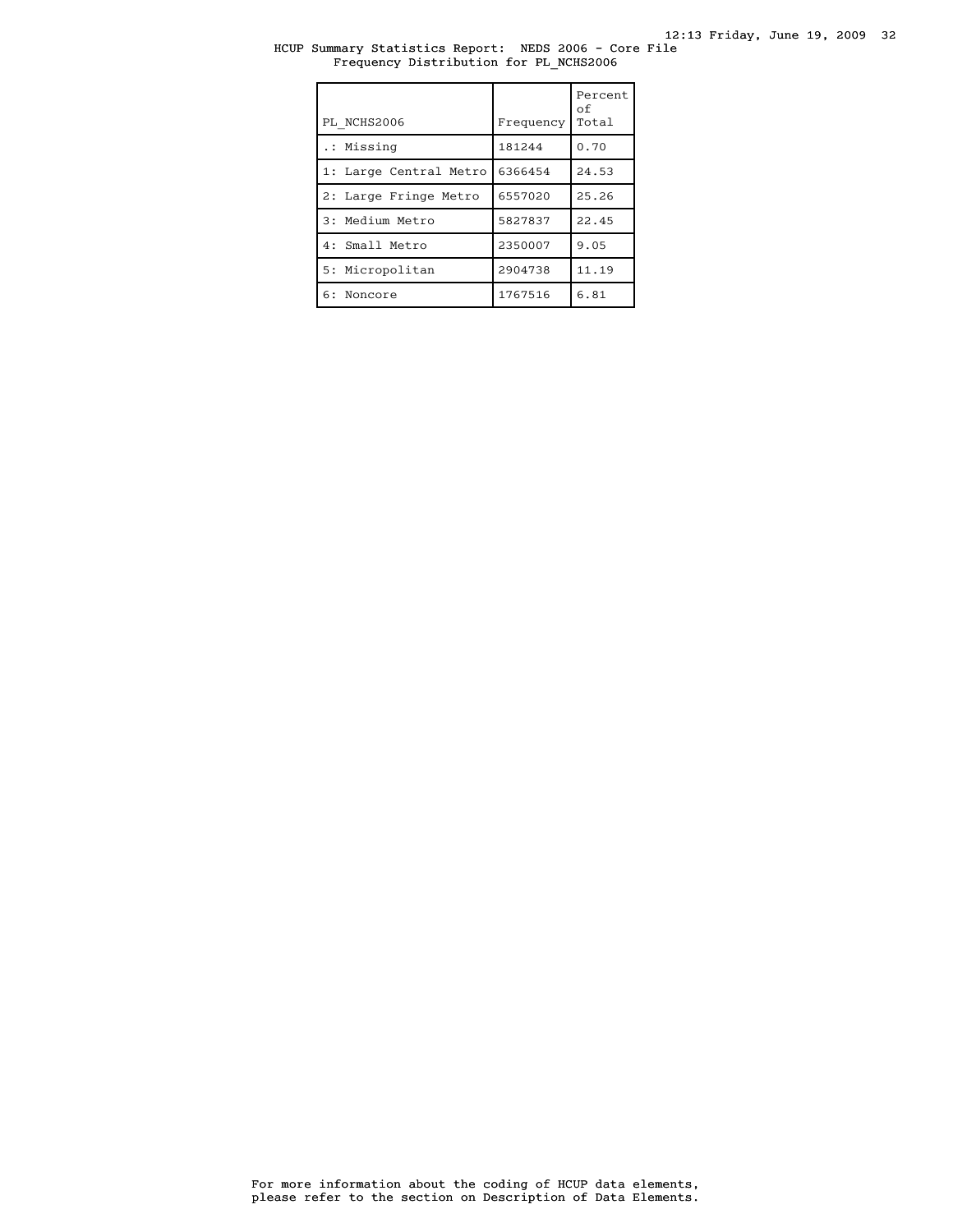# HCUP Summary Statistics Report: NEDS 2006 - Core File Frequency Distribution for TOTCHG\_ED

| TOTCHG ED             | Frequency | Percent<br>οf<br>Total |
|-----------------------|-----------|------------------------|
| .: Missing            | 5513803   | 21.24                  |
| .A: Invalid           | 16        | 0.00                   |
| .C: Inconsistent      | 51254     | 0.20                   |
| $$25-$<br>\$1,000     | 12405239  | 47.80                  |
| \$5,000<br>$$1,001-$  | 7151689   | 27.55                  |
| \$10,000<br>$$5,001-$ | 660820    | 2.55                   |
| \$50,000<br>\$10,001- | 171995    | 0.66                   |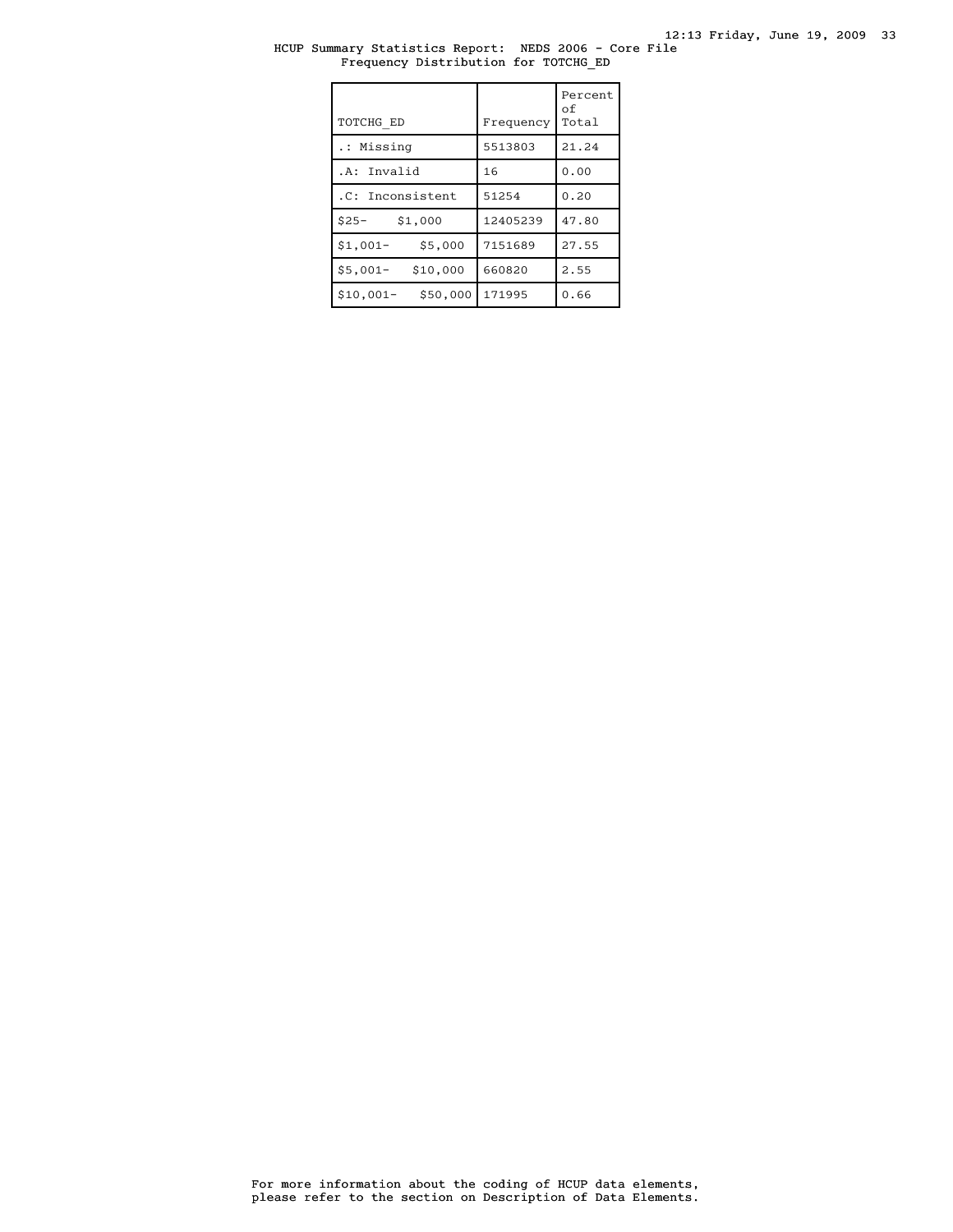### HCUP Summary Statistics Report: NEDS 2006 - Core File Frequency Distribution for YEAR

|  | YEAR   Frequency | Percent<br>οf<br>Total |
|--|------------------|------------------------|
|  | 2006 25954816    | 100.00                 |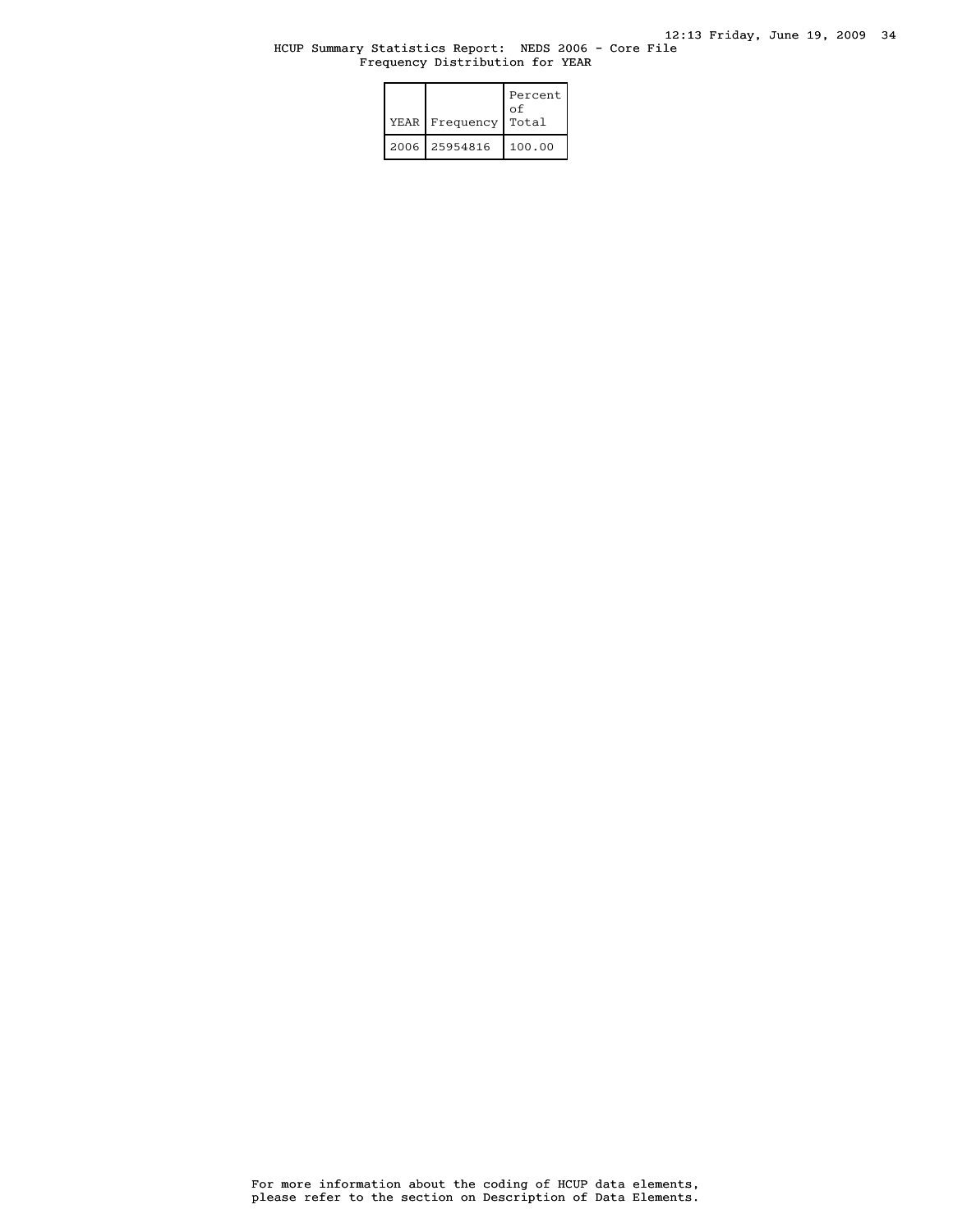# HCUP Summary Statistics Report: NEDS 2006 - Core File Frequency Distribution for ZIPINC\_QRTL

| ZIPINC ORTL        | Frequency | Percent<br>οf<br>Total |
|--------------------|-----------|------------------------|
| A                  | 2644      | 0.01                   |
| .: Missing         | 625998    | 2.41                   |
| 1: First quartile  | 7709328   | 29.70                  |
| 2: Second quartile | 6767166   | 26.07                  |
| 3: Third quartile  | 6035185   | 23.25                  |
| 4: Fourth quartile | 4814495   | 18.55                  |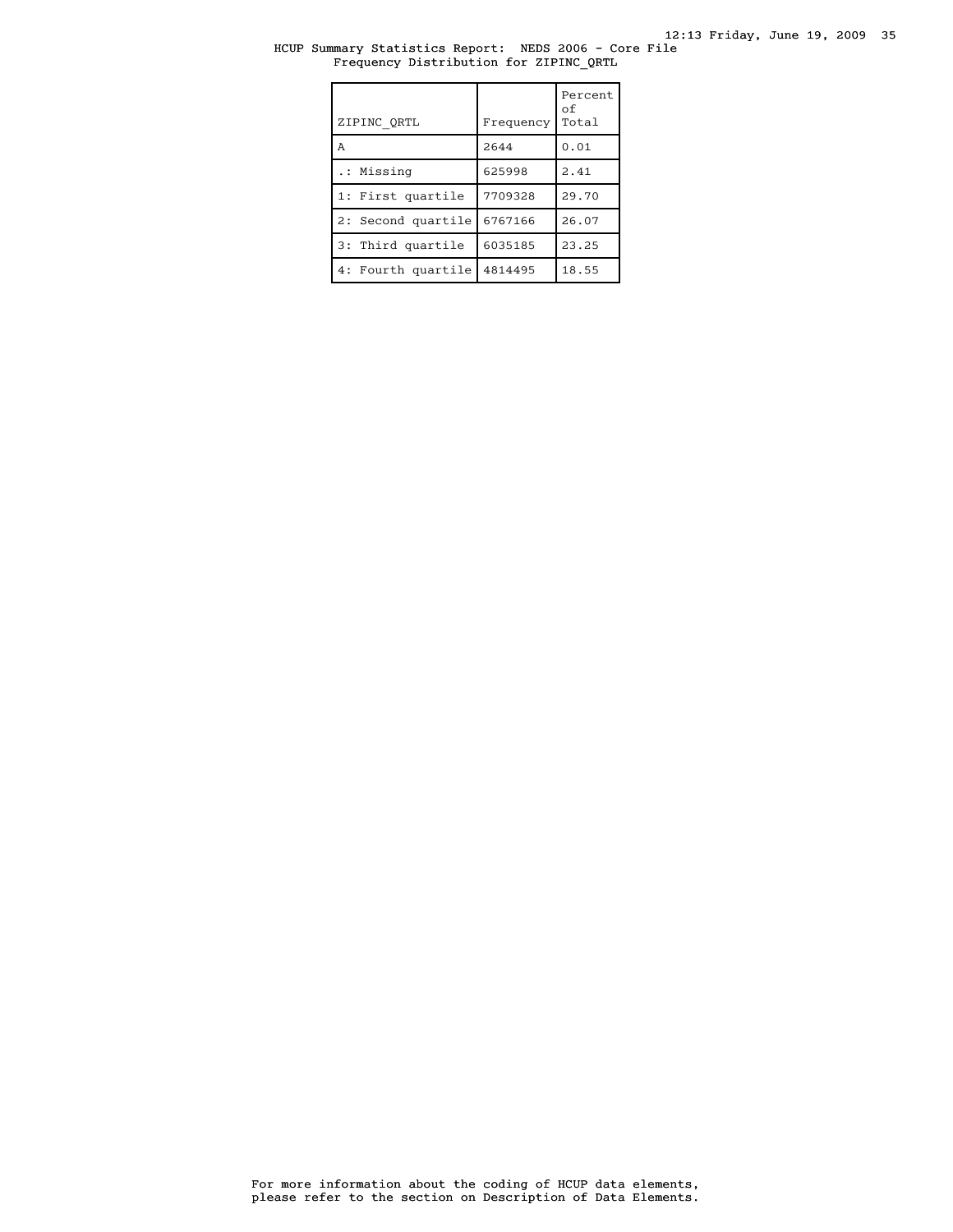Variable: DISCWT (Weight to ED Visits in AHA universe)

| Moments         |            |                  |            |  |
|-----------------|------------|------------------|------------|--|
| N               | 25954816   | Sum Weights      | 25954816   |  |
| Mean            | 4.62471974 | Sum Observations | 120033750  |  |
| Std Deviation   | 1.33859411 | Variance         | 1.79183418 |  |
| Skewness        | 4.91602102 | Kurtosis         | 65.0276859 |  |
| Uncorrected SS  | 601629178  | Corrected SS     | 46506724.6 |  |
| Coeff Variation | 28.9443292 | Std Error Mean   | 0.00026275 |  |

| Basic Statistical Measures     |          |                        |         |
|--------------------------------|----------|------------------------|---------|
|                                | Location | Variability            |         |
| Mean                           |          | 4.624720 Std Deviation | 1.33859 |
| Median<br>4.540423<br>Variance |          | 1.79183                |         |
| Mode<br>3.824873<br>Range      |          | 25.11514               |         |
|                                |          | Interquartile Range    | 0.63337 |

| Tests for Location: Mu0=0 |                         |  |                                 |          |  |
|---------------------------|-------------------------|--|---------------------------------|----------|--|
| Test                      | Statistic<br>Value<br>D |  |                                 |          |  |
| Student's $t$   t         | $17601.33$ Pr >  t      |  |                                 | < 0.0001 |  |
| Sign                      | M                       |  | 12977408   Pr >= $ M $ <.0001   |          |  |
| Signed Rank   S           |                         |  | 1.684E14   Pr >= $ S $   <.0001 |          |  |

| Ouantiles (Definition 5) |          |  |
|--------------------------|----------|--|
| Quantile                 | Estimate |  |
| 100% Max                 | 27.13925 |  |
| 99%                      | 9.31777  |  |
| 95%                      | 6.74460  |  |
| 90%                      | 5.54983  |  |
| 75% 03                   | 4.90250  |  |
| 50% Median               | 4.54042  |  |
| 25% Q1                   | 4.26913  |  |
| 10%                      | 3.27360  |  |
| 5%                       | 2.90867  |  |
| 1%                       | 2.48154  |  |
| 0% Min                   | 2.02411  |  |

please refer to the section on Description of Data Elements. For more information about the coding of HCUP data elements,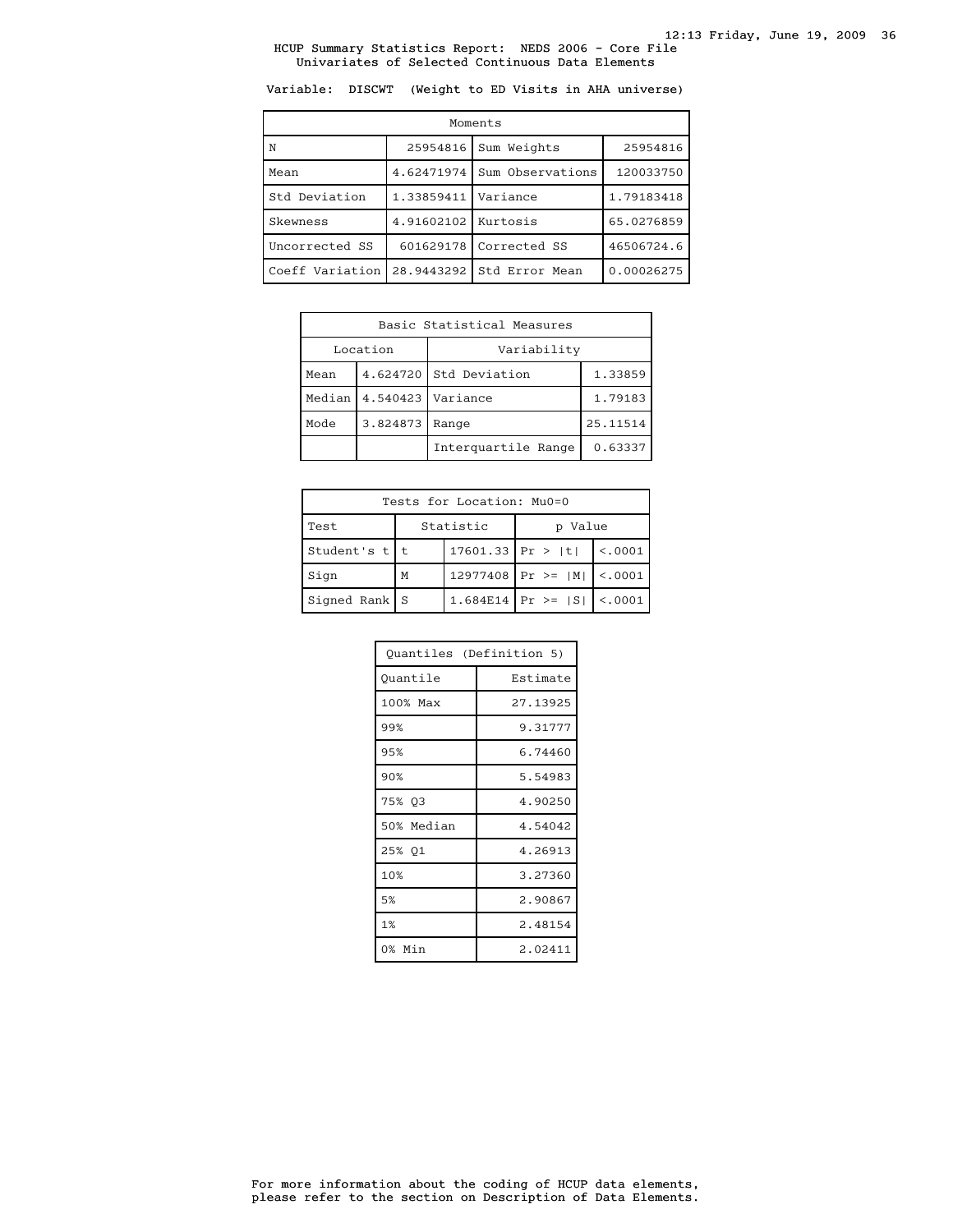Variable: AGE (Age in years at admission)

| Moments         |            |                  |              |  |
|-----------------|------------|------------------|--------------|--|
| N               | 25953898   | Sum Weights      | 25953898     |  |
| Mean            | 38.2552816 | Sum Observations | 992873677    |  |
| Std Deviation   | 24.3133996 | Variance         | 591.141398   |  |
| Skewness        | 0.34368373 | Kurtosis         | $-0.7355183$ |  |
| Uncorrected SS  | 5.33251E10 | Corrected SS     | 1.53424E10   |  |
| Coeff Variation | 63.5556674 | Std Error Mean   | 0.00477248   |  |

| Basic Statistical Measures |          |                                    |           |
|----------------------------|----------|------------------------------------|-----------|
| Location                   |          | Variability                        |           |
| Mean                       |          | 38.25528 Std Deviation<br>24.31340 |           |
| Median                     | 36,00000 | Variance                           | 591.14140 |
| Mode                       | 0.00000  | Range                              | 124.00000 |
|                            |          | Interquartile Range                | 35,00000  |

| Tests for Location: Mu0=0 |                         |  |                                 |         |  |
|---------------------------|-------------------------|--|---------------------------------|---------|--|
| Test                      | Statistic<br>Value<br>D |  |                                 |         |  |
| Student's t t             | 8015.803 Pr >  t        |  |                                 | < .0001 |  |
| Sign                      | M                       |  | 12618907   Pr >= $ M $   <.0001 |         |  |
| $Signal Rank$ S           |                         |  | 1.592E14   Pr >= $ S $          | < .0001 |  |

| Quantiles (Definition 5) |              |  |
|--------------------------|--------------|--|
| Quantile                 | Estimate     |  |
| 100% Max                 | 124          |  |
| 99%                      | 91           |  |
| 95%                      | 82           |  |
| 90%                      | 75           |  |
| 75% Q3                   | 55           |  |
| 50% Median               | 36           |  |
| 25% Q1                   | 20           |  |
| 10%                      | 5            |  |
| 5%                       | $\mathbf{1}$ |  |
| 1%                       | $\Omega$     |  |
| 0% Min                   |              |  |

| Missing Values   |            |         |                |
|------------------|------------|---------|----------------|
|                  | Percent Of |         |                |
| Missing<br>Value | Count      | All Obs | Missing<br>Obs |
|                  | 181        | 0.00    | 19.72          |
| C                | 737        | 0.00    | 80.28          |
| Total            | 918        | 0.00    | 100.00         |

please refer to the section on Description of Data Elements. For more information about the coding of HCUP data elements,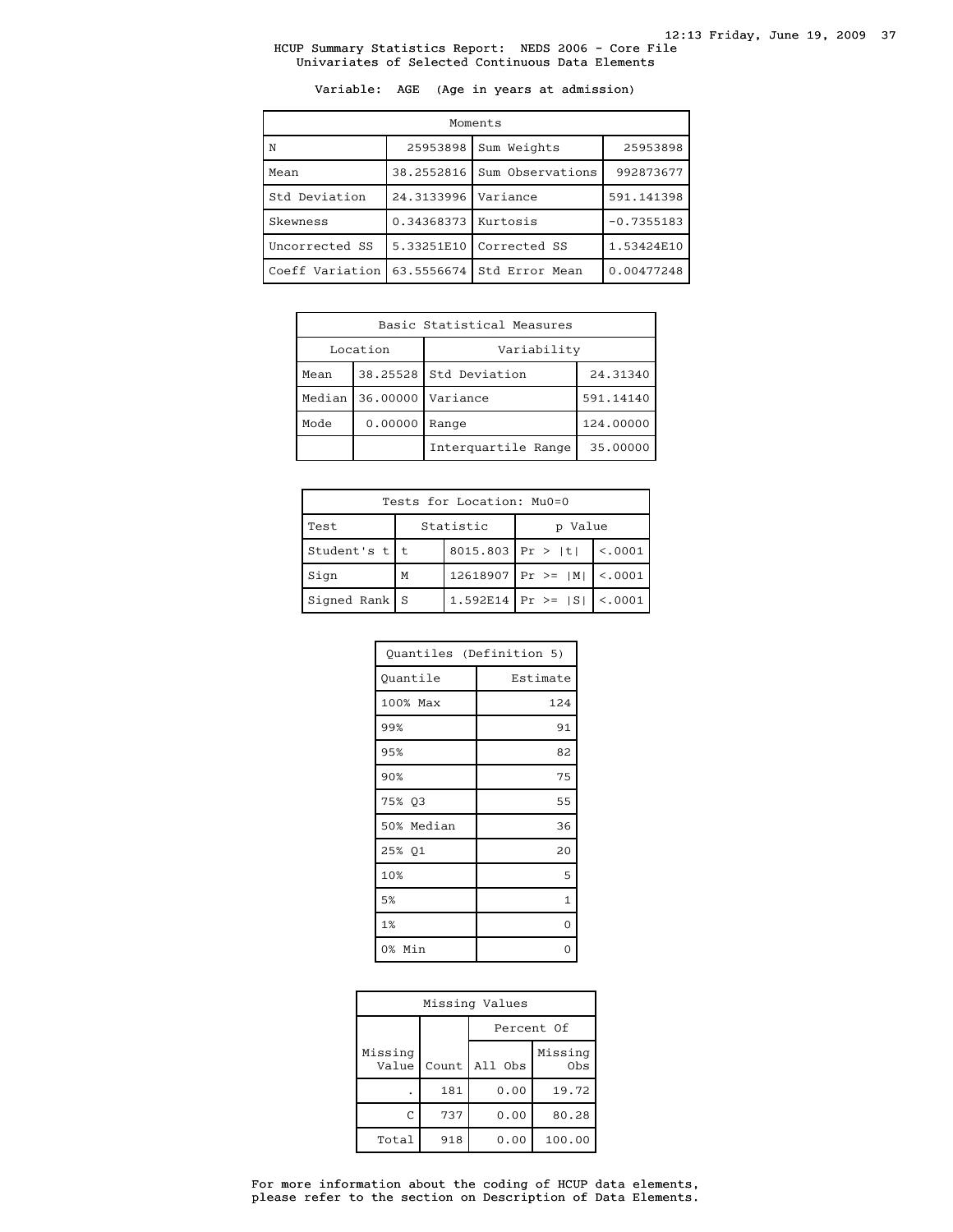Variable: TOTCHG\_ED (Total charge for ED services)

| Moments         |            |                  |            |  |
|-----------------|------------|------------------|------------|--|
| N               | 20389743   | Sum Weights      | 20389743   |  |
| Mean            | 1339.08506 | Sum Observations | 2.73036E10 |  |
| Std Deviation   | 1908.05095 | Variance         | 3640658.42 |  |
| Skewness        | 5.3533285  | Kurtosis         | 51.9722533 |  |
| Uncorrected SS  | 1.10794E14 | Corrected SS     | 7.42321E13 |  |
| Coeff Variation | 142.489153 | Std Error Mean   | 0.42255582 |  |

| Basic Statistical Measures |                    |                                |         |
|----------------------------|--------------------|--------------------------------|---------|
| Location<br>Variability    |                    |                                |         |
| Mean                       |                    | 1339.085 Std Deviation<br>1908 |         |
| Median                     | 759.000   Variance |                                | 3640658 |
| Mode<br>240.000<br>Range   |                    | 49965                          |         |
| Interquartile Range        |                    | 1146                           |         |

| Tests for Location: Mu0=0 |           |                    |                                 |          |  |  |
|---------------------------|-----------|--------------------|---------------------------------|----------|--|--|
| Test                      | Statistic |                    | p Value                         |          |  |  |
| Student's $t$   t         |           | $3169.013$ Pr >  t |                                 | < 0.0001 |  |  |
| Sign                      | М         |                    | $10194872$ Pr >=  M   <.0001    |          |  |  |
| Signed Rank $S$           |           |                    | 1.039E14   Pr >= $ S $   <.0001 |          |  |  |

| Quantiles (Definition 5) |          |  |  |  |
|--------------------------|----------|--|--|--|
| Ouantile                 | Estimate |  |  |  |
| 100% Max                 | 49990    |  |  |  |
| 99%                      | 9342     |  |  |  |
| 95%                      | 4485     |  |  |  |
| 90%                      | 2952     |  |  |  |
| 75% Q3                   | 1523     |  |  |  |
| 50% Median               | 759      |  |  |  |
| 25% Q1                   | 377      |  |  |  |
| 10%                      | 200      |  |  |  |
| 5%                       | 139      |  |  |  |
| 1%                       | 77       |  |  |  |
| 0% Min                   | 25       |  |  |  |